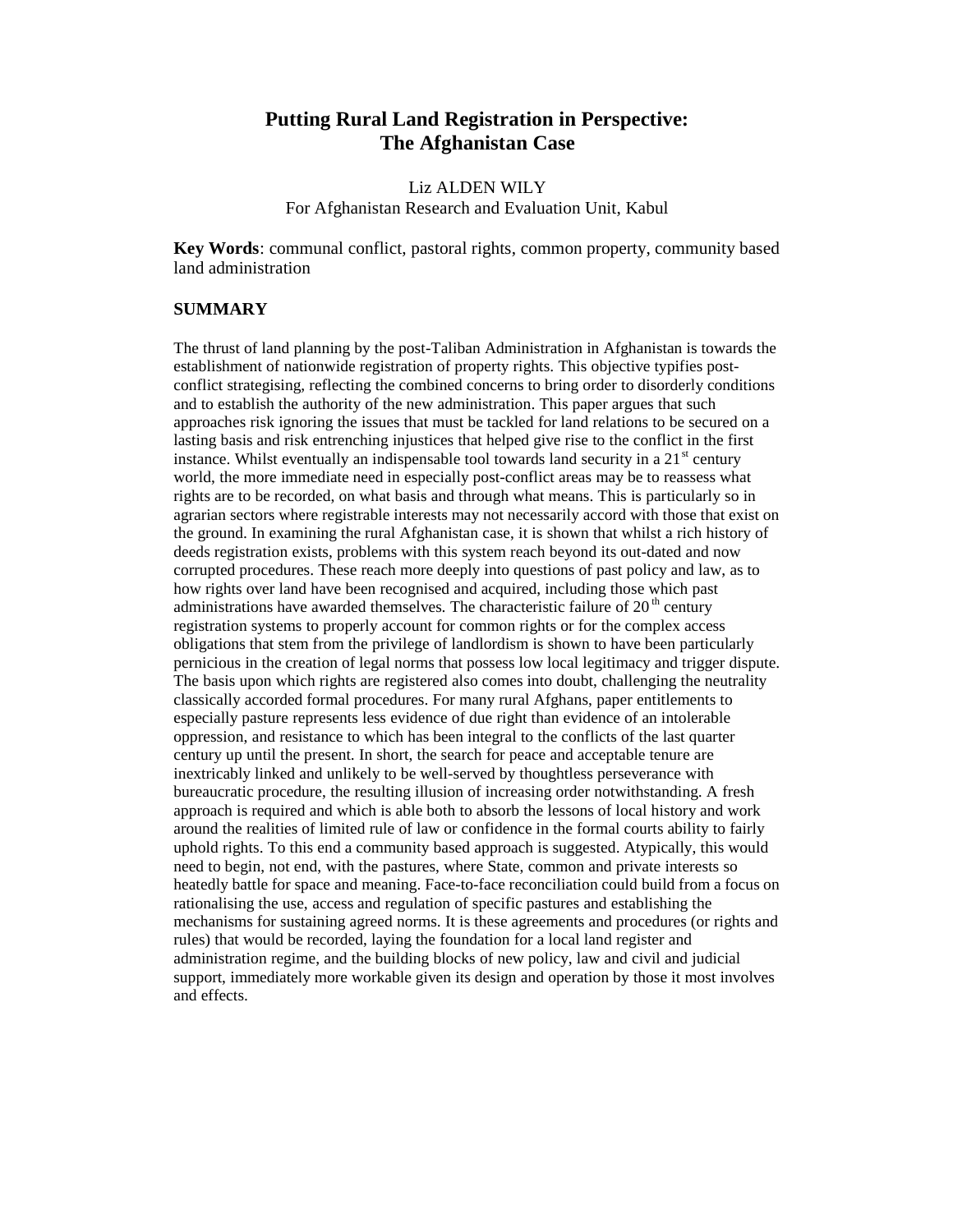# **Putting Rural Land Registration in Perspective: The Afghanistan Case**

Liz ALDEN WIL $Y<sup>1</sup>$ For Afghanistan Research and Evaluation Unit, Kabul

## **1. THE SITUATION**

## **1.1. The State**

The modern state of Afghanistan began to take shape in the  $18<sup>th</sup>$  century in the founding of the Durrani Empire, an alliance of Pushtun tribes south of the Hindu Kush mountain range who appointed an Amir (King) to coordinate their interests.<sup>2</sup> A century later (1892) Amir Abdur al Rahman of Kabul had conquered areas around and beyond the Hindu Kush, broadly reflected in the international boundaries of today.<sup>3</sup> This he achieved only with the encouragement and assistance of the British, whose interests lay in the creation of a loyal buffer between their Indian colony and expansionist Tzarist Russia.<sup>4</sup> To the great cost of peace and stability since, the British turned a blind eye to the immense cruelty and land theft through which this 'Great Game' was played and won.<sup>5</sup>

With a brief Tajik interregnum (1929), modern Afghanistan was to be ruled by Durrani Pushtun Kings up until the establishment of the First Republic in July 1973. This was established by Da'ud Khan, himself a cousin to the last King. Following his murder in April 1978, communist Second and Third Republics were instituted (1978- 1992), initially sustained by Soviet occupation (1979-1989). Resistance flourished in the form of mainly ethnically distinct groups (Mujahiddin), often coloured by religious fundamentalism.<sup>6</sup> Following intense civil war after Soviet departure, an alliance of resistance leaders declared an Islamic State in 1992, within months to be headed by a Tajik religious scholar, Rabbani, until his ousting from Kabul in September 1996 by the Taliban, a largely Pushtun fundamentalist group led by Mullah Omar. With some help from Pakistan and Arab fighters funded by Osama bin Laden and other sources, the Taliban eventually secured most of the country by 1998, the first to do so since 1978.

The US-led coalition forces, assisted by primarily non-Pushtun militia, defeated the Taliban in November 2001. Following agreement among key factions in Bonn, an internationally-defined Interim Administration was put in place in Kabul, headed by Hamid Karzai. This has given way as planned to a Transitional Administration preparing for democratic elections in 2004 under the terms of a provisional new

The author is grateful to Andrew Wilder, Director of the Afghanistan Research and Evaluation Unit (AREU) for his helpful comments on this paper. The author is also grateful to AREU and the Dutch Kadaster for making presentation of this paper possible.

<sup>&</sup>lt;sup>2</sup> Olesen 1995. Pushtun tribes in Afghanistan broadly divide into Durrani and Ghilzai.

<sup>&</sup>lt;sup>3</sup> Lee 1996 selects this date to mark the final collapse of the semi-autonomous Uzbek Balkh, for centuries previously the southern appanage of the Chingizid Empire to the north.

<sup>&</sup>lt;sup>4</sup> See Lee op cit for arguably the most meticulous research on this period.

<sup>&</sup>lt;sup>5</sup> See Lee op cit. and Allan 2001.

 $6$  Magnus  $\&$  Naby 2002, Rubin 1995.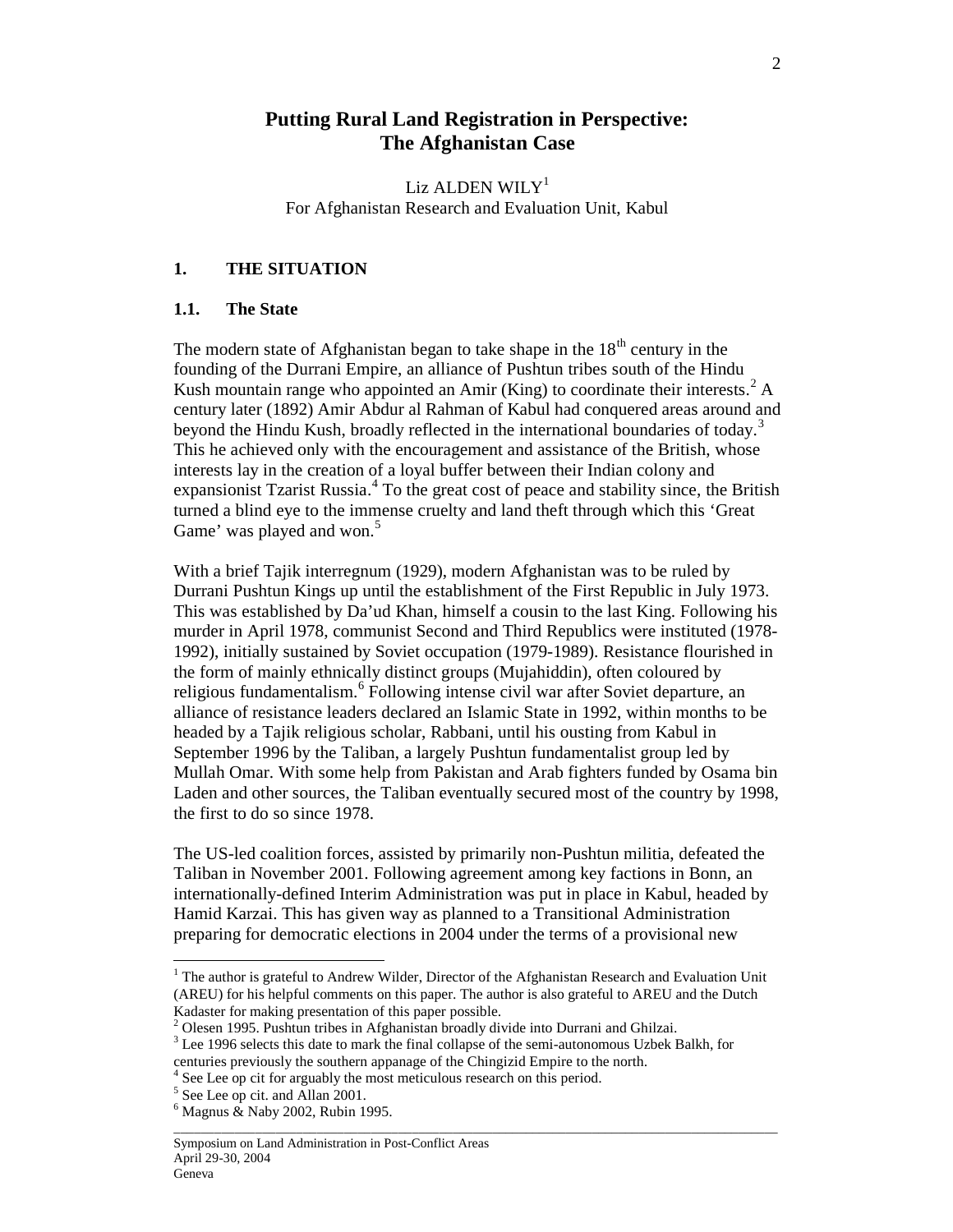Constitution (2004), that is noticeably little different from the 'new democracy' Constitution promulgated by King Zahir Shah forty years earlier.

More than two years after the Bonn Agreement, peace cannot be said to have been restored in Afghanistan, any more than the Karzai Administration has succeeded in extending its authority beyond Kabul and environs, sustained in that domain largely by the presence of 5,000 international troops.<sup>7</sup> Despite another 13,000 mainly US soldiers fighting the war against Taliban and al-Qaeda, a third of the country is unsafe due to spreading Taliban insurgency and into which little development aid (or voter registration) may proceed. Inter-factional violence sporadically breaks out elsewhere.<sup>8</sup> Factions combine political and military objectives, sometimes with Mujahiddin origins and leadership ('warlords'). These are noticeably powered by ethnic divisions and economic control of custom revenues, minerals, gas fields and increasingly, narcotics. 9 Less than half the civil governors and military commanders are formally approved by the central Administration, itself factionalised from the very top with several cabinet ministers believed to command the support of 45,000 armed men. Disarmament of a known 100,000 fighters is barely underway. Confidence in the neutrality of courts is low, rule of law limited and despite steady issue of new decrees by Karzai, enforcement minimal.<sup>10</sup>

In these sorry conditions, the Government's plan for rehabilitation and reconstruction formalised in a framework strategy in 2002 has faced difficulty being implemented.<sup>11</sup> Despite a recent pledge from the international community of \$8.2 billion towards execution of a new work plan, $^{12}$  these difficulties are expected to continue for as long as insecurity continues. Dealing with the core drivers of conflict (as well as those like poppy production now fuelling it) is imperative. Among these, it is certain that issues of property play a crucial role, although typically attention has focused thus far upon the *effects* of conflict upon property (destruction and corruption of records, wrongful occupation, etc.) rather than problems that helped drive conflict in the first place.

It is a basic thesis of this paper that the most flammable land conflicts today are interethnic or communal in nature, have significant historical origins in policies of the last century and are profoundly linked to the outstanding fission between Pashtun and non-Pashtun interests. These in turn have loose but visible ties to Taliban/non-Taliban support. Failure to attend to the rooted land concerns of different ethnic groups and particularly in those spheres where these interests collide, can only delay real peace. Conversely, concrete attention to these will open an important route to the lasting peace sought. In the process, new tenure and administration norms may be required.

\_\_\_\_\_\_\_\_\_\_\_\_\_\_\_\_\_\_\_\_\_\_\_\_\_\_\_\_\_\_\_\_\_\_\_\_\_\_\_\_\_\_\_\_\_\_\_\_\_\_\_\_\_\_\_\_\_\_\_\_\_\_\_\_\_\_\_\_\_\_\_\_\_\_\_\_\_\_\_\_\_\_\_\_\_\_\_\_\_\_

<sup>7</sup> International Security Assistance Force (ISAF), currently under NATO command. Only 200 of these (a German contingent) are outside Kabul, in Kunduz.

<sup>8</sup> Most recently in Faryab Province, March 2004.

<sup>&</sup>lt;sup>9</sup> Poppy production is at forty times the level existing in the late Taliban period (4,210 acres at the lowest point, now 200,000 acres as reported by the UN and US (Reuters November 28 2003). This is however under 1% of the total irrigated land (7.9 million ha or 19.5 million acres).

<sup>10</sup> Mani 2003, HPCR 2003.

<sup>&</sup>lt;sup>11</sup> Government of Afghanistan 2002.

<sup>&</sup>lt;sup>12</sup> Berlin Declaration 2004.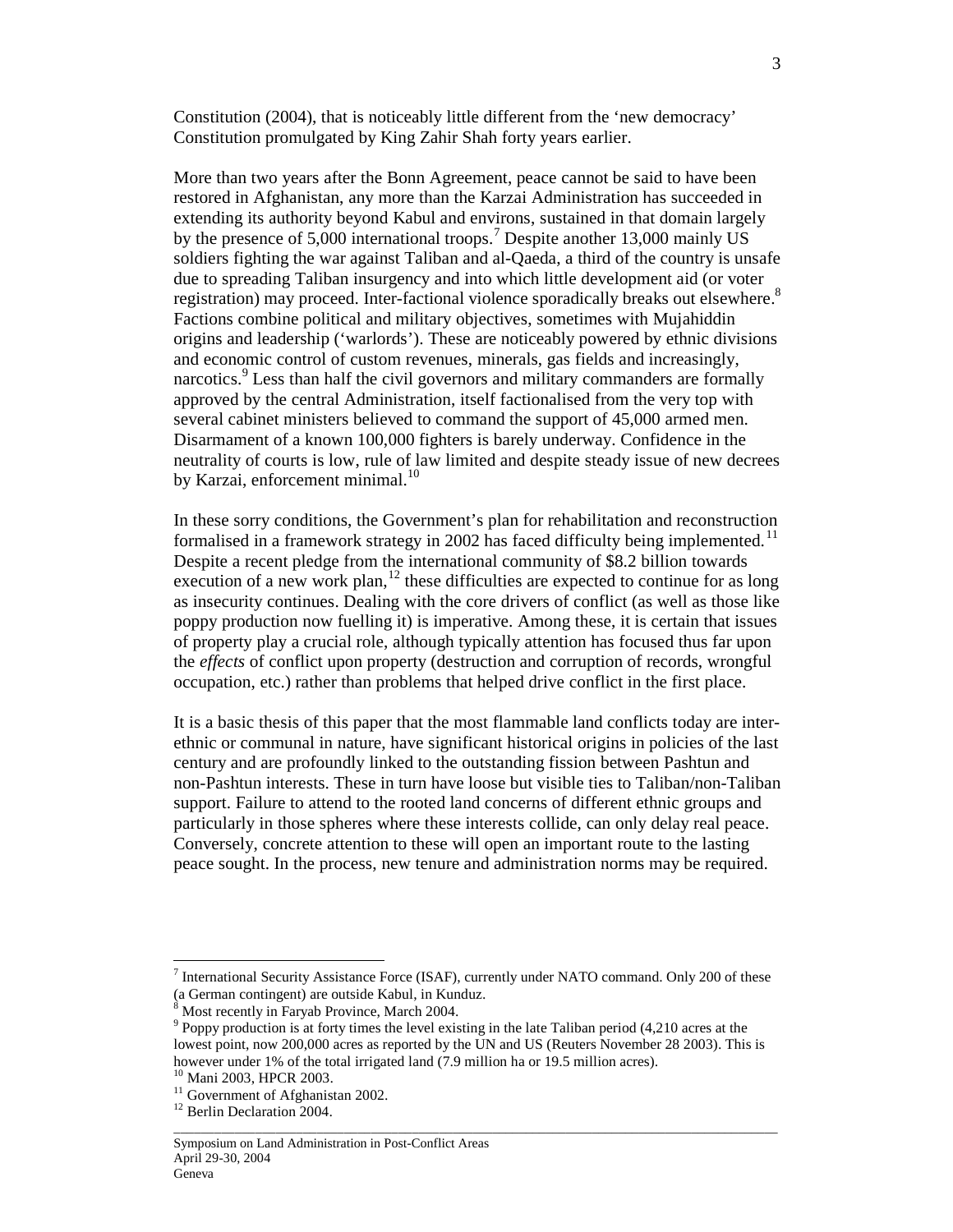#### **1.2 Land and Land Relations**

Afghanistan is predominantly high and dry with limited fertile land, with five percent of the land area under irrigation and another seven percent available for rainfed farming every two, three or more years.<sup>13</sup> Whilst urbanisation accelerates, the main economy remains agrarian, founded on both livestock-raising and crop production.<sup>14</sup> Competition between the two land uses is one source of land conflict as outlined below. Land agro-ecologically classed as rangeland covers 45 percent of the country, with a share of another 37 percent of land categorised as 'barren' also usable as pasture on a seasonal basis. Among the estimated 16 million rural dwellers, one million or more are nomadic livestock keepers ('Kuchi') of mainly Pushtun descent. Most live in the south and east, over the last century moving more and more deeply into the centre-west and north for summer pasturing – a source of contestation with local populations.

Agrarian land relations have feudal origins and remain complex and inequitable (although no more so than in neighbouring Pakistan or India<sup>15</sup>). Large landlords are relatively few but likely still own around 40 percent of farmland as was the case in the 1981.<sup>16</sup> The greater land area is farmed by smallholders, but with high variations in farm size by region.<sup>17</sup> Rent-seeking absentee landlordism is rife in many areas (another source of conflict with local populations). Around one quarter of the rural population is entirely landless, surviving on the slim pickings of off-farm piecework and/or farm labouring or sharecropping.<sup>18</sup> In some areas over half of all households are entirely landless.<sup>19</sup> Farm labourers generally receive one fifth of the crop as payment and (more skilled) sharecroppers up to one third, in neither case sufficiently to live on.<sup>20</sup> Well over half the rural population is below the poverty line.<sup>21</sup> A large number of rural families are homeless as well as landless, depending upon landlords or relatives for shelter, generation to generation.<sup>22</sup> It is usually this group who form the significant body of mobile farm labour, moving landlord to landlord every one or two years, and whose only capital asset is a small herd of karakul sheep. Although possibly numbering in the hundreds of thousands, these are the poorest of the poor and rarely appear in survey statistics, not being considered a permanent part of (any) community. 23

-

<sup>&</sup>lt;sup>13</sup> FAO 1999.

<sup>14</sup> FAO & WFP 2002, Thomson 2002.

<sup>&</sup>lt;sup>15</sup> Around one half of households are landless in Pakistan, and more than 50% (85 million households) are landless in India (Bernard 2004).

<sup>&</sup>lt;sup>16</sup> Sen Gupta 1986 using Soviet and Indian figures and Emadi 1997 using Soviet and pre-Revolution figures.

<sup>&</sup>lt;sup>17</sup> As shown in the various provincial reports of The Agricultural Survey of Afghanistan between May 1988 and 1992; refer Alden Wily 2003a Appendix D.

 $18$  A vulnerability analysis in 2002 showed  $27\%$  of rural households owned neither irrigated nor rainfed land (WFP 2003) and provisional figures for 2003 show this may have fallen to 26.3% (Pinney 2004).  $^{19}$  E.g. 77.8% in Badghis and 66.7% in Ghor in 2003 (Pinney op cit.).

 $20$  This usually provides food for 4-7 months (Alden Wily forthcoming).

 $21$  Based on data from 10,505 households, the National Rural Vulnerability Analysis shows 58% of households are poor (cf. East Timor at 44%, Eritrea at 71% and Guatemala at 71% ) (MRRD & World

Bank, 2004).

 $22$  This tends to have been ignored in surveys over the years and the statistical extent of this class is not known.

<sup>&</sup>lt;sup>23</sup> See Alden Wily 2004a and forthcoming.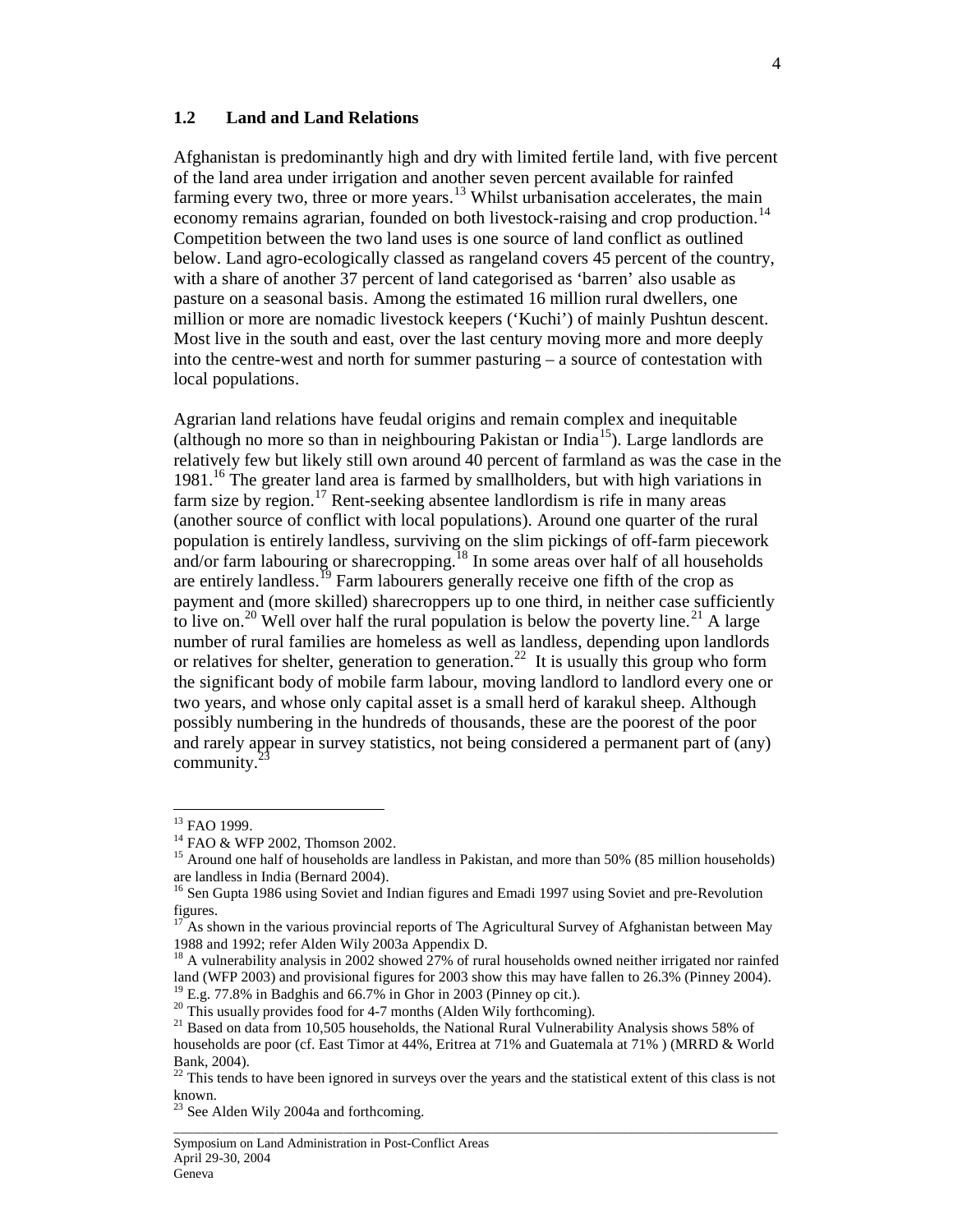Indebtedness is very high in the rural population with up to 92% and 57% of sample populations in 2002 borrowing respectively cash and wheat.<sup>24</sup> Up to 36 of landowners<sup>25</sup> have their land under a form of mortgage that is to the full advantage of the creditor and typically taken up out of desperation rather than investment (loans are generally to buy food or to cover health or bride price costs).<sup>26</sup> Outright land sales by smaller farmers typically soar during great droughts<sup>27</sup> or other pressures.<sup>28</sup> Land purchases tend to be by those who already own land, suggesting continuing polarisation.<sup>29</sup> Those who lose their land find it difficult to re-acquire land and tend to end up in cities as unskilled domestic or market labour. Periodic out-migration in search of work within and beyond Afghanistan (especially to Iran and Pakistan) is a well-established routine dating back to the 1960s for both the poor and better-off and may inflate or confuse figures of refugees and internally displaced persons (IDPs).<sup>30</sup>

The stratification of rural society is intense and its socio-cultural mores largely effective in retaining the status quo.<sup>31</sup> Despite helpful religious law<sup>32</sup> around fifty percent of the population (women) are customarily barred from land holding; given the high numbers of widows<sup>33</sup> and a large proportion of de facto female-headed households through out-migration of males for work, this is proving more and more constraining. <sup>34</sup> Economic gaps between those referred to as landlords, small farmers, and the landless are large and powerful socio-cultural barriers exist especially between those with and without land; this is strongest in respect of homeless/landless mobile farmers who perceive acquisition of land as not only financially impossible but as getting above their station or 'not permitted'.<sup>35</sup> It is unlikely that many of these poor were among the classified landless who benefited from the (short-lived) revolutionary land redistributions of 1978-1984 described below. These people are also widely considered as not having the farming skills needed to manage a farm; farming is rated an artisan skill with neither the rich (landlords) nor labourers referred to as 'farmers', the preserve of tenants and sharecroppers.

-

 $24$  WFP 2003.

 $25$  Ibid.

<sup>&</sup>lt;sup>26</sup> Mortgaging (*graw*) gives the creditor temporary ownership of the land and he usually re-employs the owner as a sharecropper and thus takes up to two-thirds of the crop in lieu of interest. Should the owner default on repaying the cash loan in time, foreclosure is automatic, depriving the debtor of the opportunity of selling the land on the open market. The value of the loan is usually greatly less than the value of the land and the value of the crop share far exceeds normal interest rates.

<sup>&</sup>lt;sup>27</sup> For example 1969-1972 and 1999-2002.

<sup>&</sup>lt;sup>28</sup> See Alden Wily 2004a for examples including the case of Khoshkak Village in Shibar District which today is almost entirely owned by a richer village following extractive Taliban dues combined with drought.

 $29$  Alden Wily 2004a and forthcoming.

<sup>30</sup> UNHCR and related NGO support agencies tend to not distinguish between migrants and IDPs (Alden Wily forthcoming).

<sup>&</sup>lt;sup>31</sup> Although inroads into this in especially urban areas is evident, and also seen to a degree in rural areas; Klijn 2002 gives examples of educated returnees refusing to re-enter feudal relations with landlords.

 $\frac{32 \text{ Islam}}{32}$  Islamic law (Surah 4, Al Nisa of the Koran) and the Civil Law 1974 (Articles 1993-2102) founded on Hannafi Sunni jurisprudence provides for widows and daughters to inherit land, although in lesser shares than sons.

 $33$  These could number up to one million; Faryab Province for example, one of 34 provinces, has registered 25,000 widows (Alden Wily forthcoming).

<sup>&</sup>lt;sup>34</sup> Nawabi 2003, Alden Wily forthcoming.

<sup>35</sup> Alden Wily 2004a.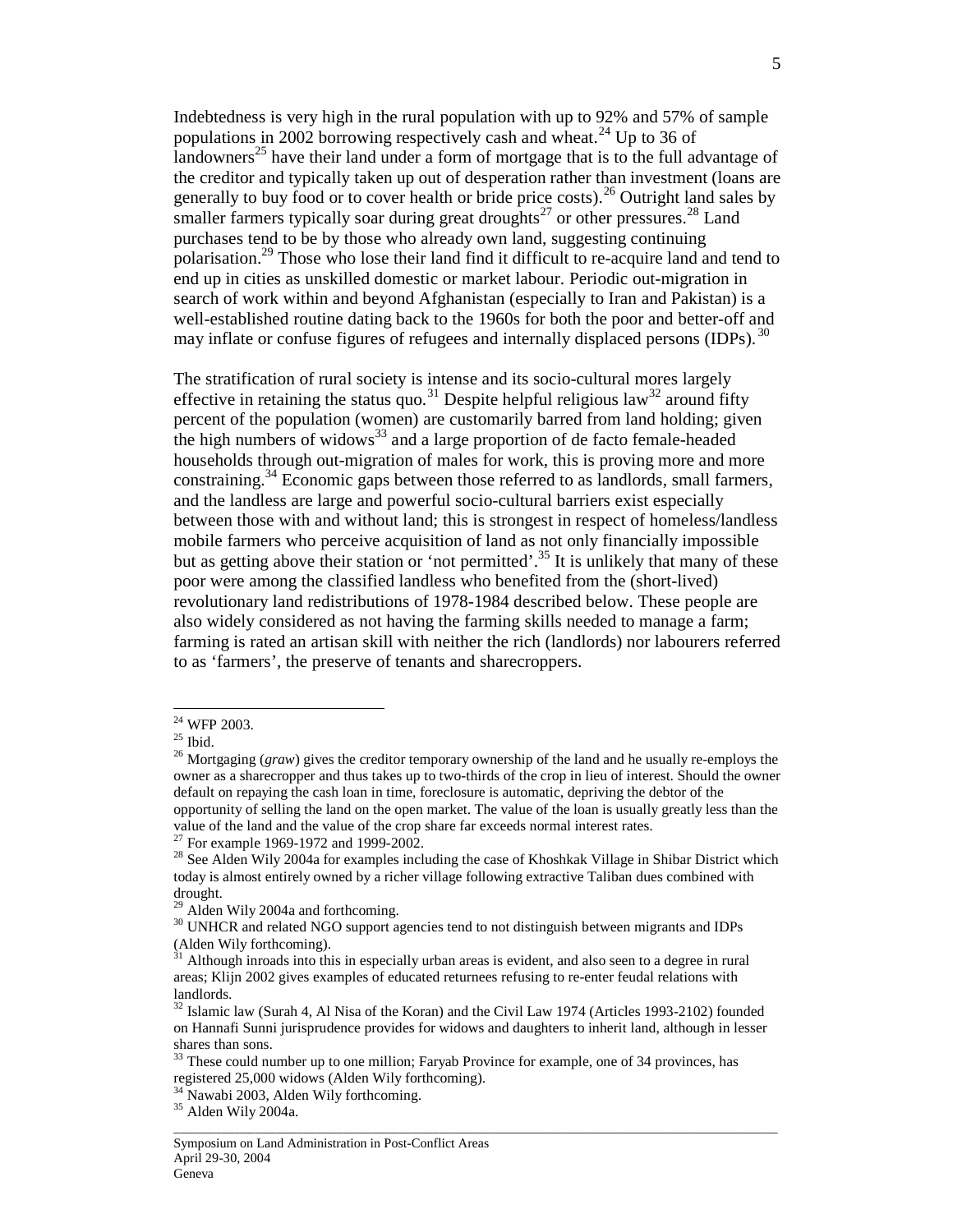#### **1.3 Land Tenure and Law**

Particularly since the USAID facilitated Land Survey and Statistics Law 1965, land has been broadly categorised into private, public and religious land.<sup>36</sup> Minor provision was made for two or more persons to register private land together, providing a (weak) opportunity for common property registration, used much more widely in registering family house and farm holdings.<sup> $37$ </sup> The scope of public land has grown problematically larger over the last half-century as outlined below in relation to pasture.

In practice most rural property is acquired, sustained and transferred customarily, with family holding dominant. Shari'a principles (Islamic law) as understood locally, are widely referred to in dispute resolution. A Civil Law comprising more than 2,000 articles was compiled during the 1970s, drawing mainly on Hannafi (Sunni) jurisprudence and variously issued 'books of law'. This includes substantial chapters on land inheritance, tenancy, leases, contracts, sales and mortgages. This compilation serves as the main sourcebook of courts of first and second instance and must apply over Shari'a (Article 1). The Civil Law is in turn subject to statutory law which is in turn predictably subject to constitutional law. A plethora of statutes on land matters also exist. Eight of these passed through parliaments during the 1960s and 1970s and those on land registration (1965 and 1976), pasture (1970), land taxation (1976) and distribution (1975) provide subject foundation for the steady issue of some fifty or more presidential decrees since.<sup>38</sup> Many represent modified versions of earlier decrees that remained un-repealed resulting in a complicated and unclear body of formal national law. Their status is today uncertain given that most accord broadly with the 1964 Constitution as required by the Bonn Agreement and now the 2004 Constitution but many judges refer to especially decrees issued by the Taliban as suspended.<sup>39</sup> Taliban Edicts issued on land in 1999 and 2000 are particularly pertinent, given their substantial coverage of issues of restitution, land classification and distribution of Government lands.<sup>40</sup>

The clearest source of law is constitutional and within which property has been variously addressed since  $1923$ <sup>41</sup> Despite significant encouragement by international advisers, the new Constitution avoids addressing land issues beyond classical supreme law limitations upon State appropriation of property without payment of compensation or entry into private properties, freedom of settlement anywhere in the country and so on, and already in place in 1964 (and indeed earlier).  $42$  For investors, the important innovation in 2004 is that foreigners may now lease land (Article 41). Also of note is that only mines, underground resources and archaeological artefacts are definitively made properties of State (Articles  $9 < 15$ ), relevant to still much-

-

<sup>36</sup> And for which only the last has a consistently acknowledged designation (*waqf*) illustrating the uncertainties that surround especially notions of public land. Details on land classes, tenure forms and administration provided in Alden Wily 2003a.

 $37$  Article 5(f) Land Survey and Statistics Law.

<sup>38</sup> Refer Alden Wily 2003a Appendix F for list.

<sup>&</sup>lt;sup>39</sup> Decree No. 66 on the abolishing of all decrees and legal documents enacted before 22 December 2002, issued 2001.

<sup>40</sup> Refer Alden Wily 2003a Annex K for texts.

<sup>41</sup> Refer Alden Wily 2003a Annex G for texts.

<sup>42</sup> See Alden Wily 2003b. Property articles include 9, 14-15, 38-41 & 137-154.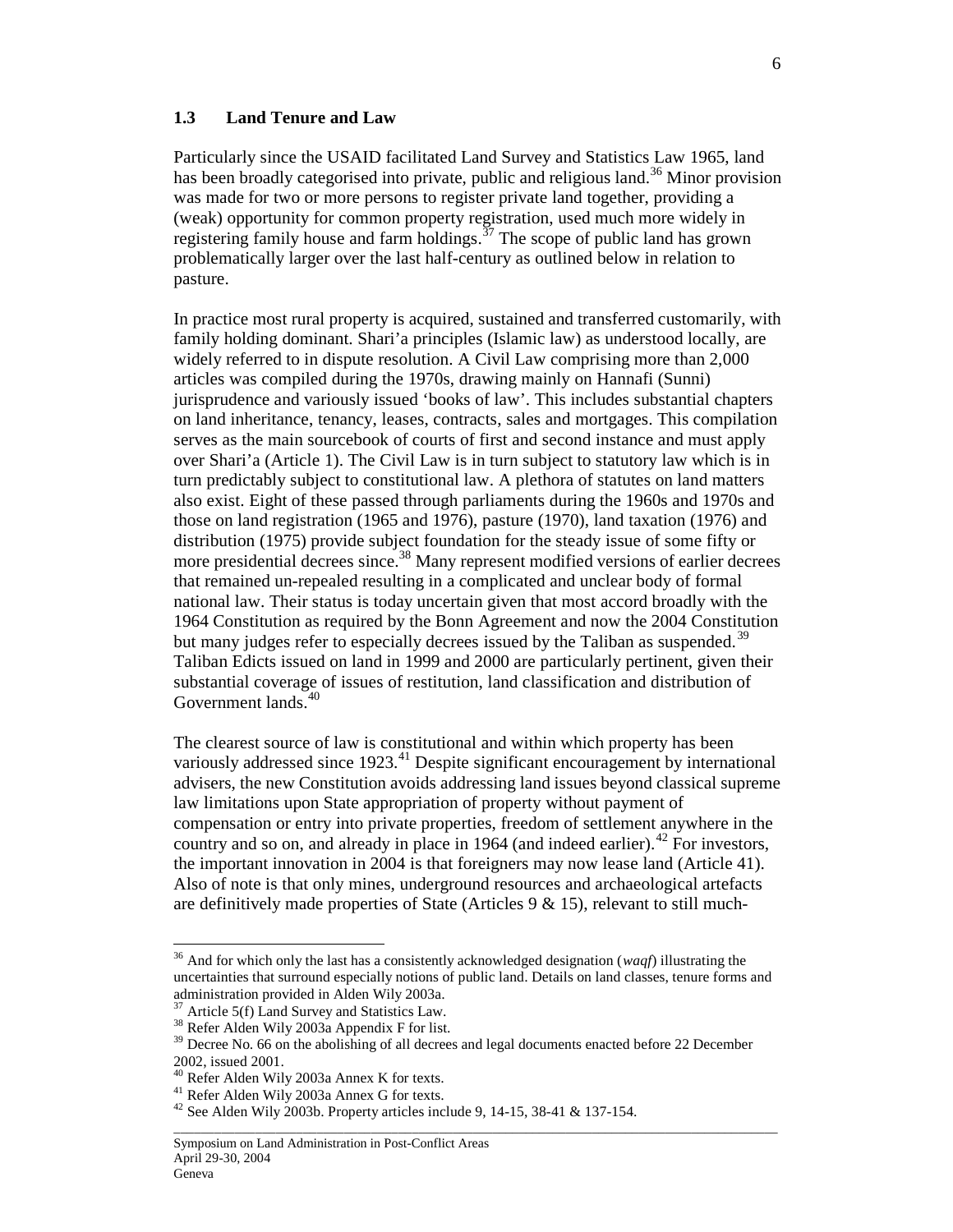needed clarification on the meaning and reach of Government, State and/or public land.

Four new land decrees have been issued by the Karzai Administration. Two relate to land dispute resolution as relating specifically to disputes arising during the absence of owners since 27 April 1978 (i.e. refugees and IDPs). The first established a single Property Disputes Resolution Court in Kabul in 2002, now replaced with a two tier system, which at last provides for appeals from that court, and for two courts to operate, one to deal with disputes within Kabul Province and one for disputes brought to it from elsewhere.<sup>43</sup> Both are operating but to date have focused upon urban estates (houses and commercial) and catering mainly to the claims of wealthier returnees. 44 Corruption of process is also alleged. Cases where Government is one of the disputants may not be heard by these courts. This is problematic in rural areas where Government's claim to lands (variously defined as public land or Government land) is central to the problem.

Another new decree is designed to facilitate access to property by investors, providing for the definition of surplus land belonging to the State and its transfer and registration at market rates to investors.<sup>45</sup> This law declares 'all real property in the possession, custody or use of Ministries or other Government organs' as State Land (Article 1). A final decree (and the formal status of which is unclear) additionally renders to the State any property under its control for more than 37 years.<sup>46</sup> The law also permits the State to use properties 'that neither the State nor individuals own' for public welfare (Article 6). Properties that have been distributed by administrations since 1978 may be retained by their occupants in certain conditions (Article 11) whilst private properties acquired by use of force of threat are to be punished (Article 14). The law begs many more questions than it answers. It also repeals an important Taliban Decree which provided clearer guidance as to classes of property as outlined below. 47

#### **1.4 Land Policy**

Comprehensive land policy has not yet been formulated but the content of the above and related laws together with development plans do suggest a strategy of sorts. Broadly, these commit to restitution of private properties; a clear purpose of much of the Taliban Edict of 2000 (of uncertain status)<sup>48</sup> and reflected in Karzai's more recent commitment to help refugees regain 'land, houses, markets, shops, *sara*i, apartments etc<sup>,49</sup> and sought primarily through the courts described above. Recovery of *Government* property is as visibly a prime objective of the Administration, although with insufficient clarity as to how Government Land is defined.

-

 $43$  Decree 136 (19/6/1381) 2002 in Gazette 804, now replaced with Decree 89 (9/9/1382) 2003 Regarding the Creation of a Special Property Disputes Resolution Court.

 $44$  Alden Wily 2003a.

<sup>45</sup> Legal Decree for Transfer of Government Property (8/1382) 2003.

<sup>46</sup> Article 2, Decree with Regard to Properties (undated).

<sup>&</sup>lt;sup>47</sup> Edict No. 26 About Land issued in Gazette 788 6/5/1420 (1999). For text see Alden Wily 2003a; 123-126.

<sup>&</sup>lt;sup>48</sup> Law on Agricultural Land, under Decree No. 57 published in Gazette No. 795.

<sup>&</sup>lt;sup>49</sup> Decree on the Dignified Return of Refugees, No. 297, 13/3/1380 (2002).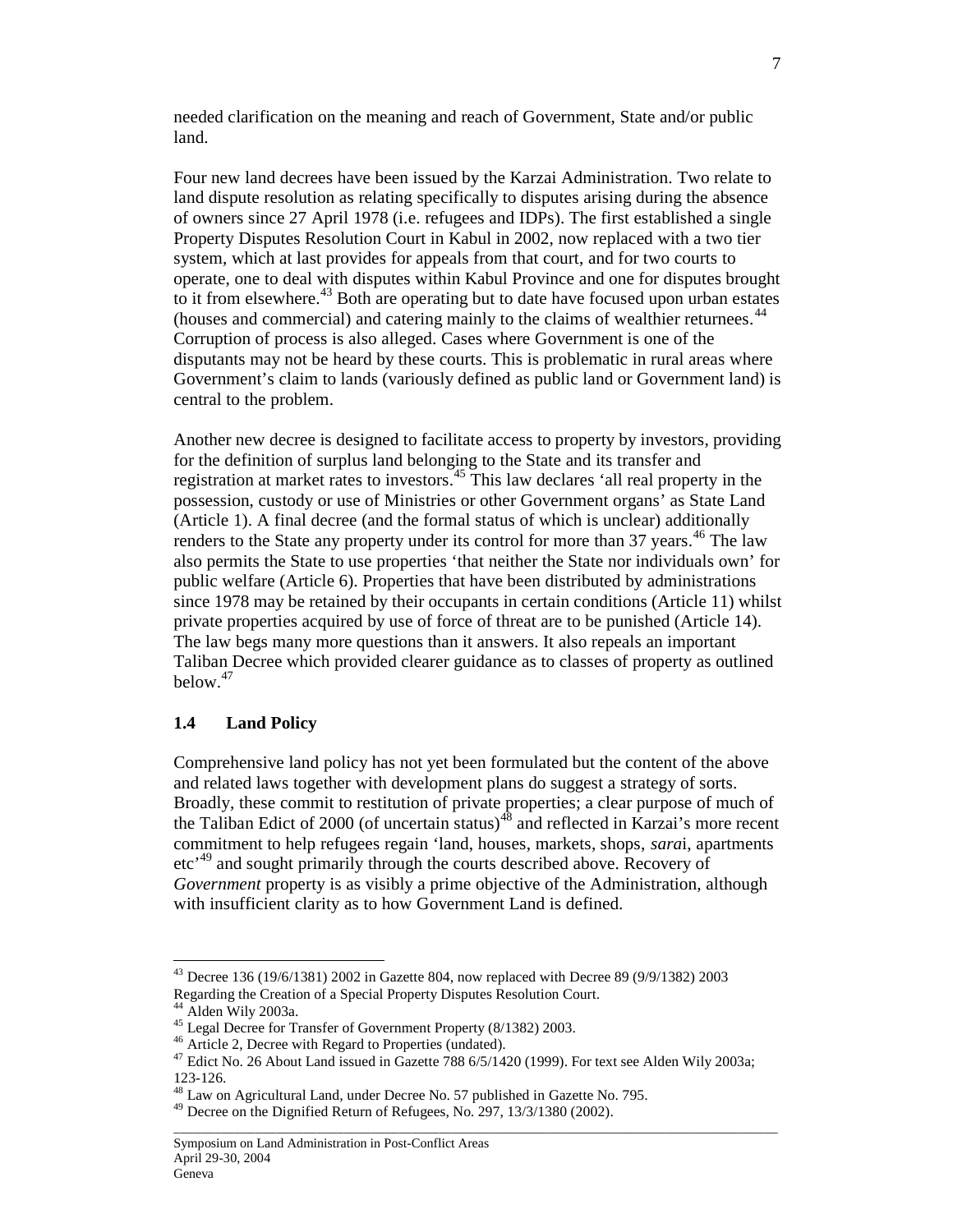Planning action around these and other elements is nonetheless extremely weakly developed in the reconstruction agenda. In the first National Development Framework this was mildly expressed as the need '*to produce a nationwide land registry and to settlement disputes between individuals and groups over land*' with the added conventional observation that '*Such a registry would allow for the use of land as collateral for entrepreneurial activities'*<sup>50</sup> – hardly the main concern of the majority smallholding poor who borrow cash mainly to feed themselves, let alone to that substantial group of rural landless and homeless. The subsequent National Development Budget (October 2002) and following Public Investment Programme of (March 2003) make only fleeting reference to 'inequalities in access to productive assets' and tenure as an issue but does gives more emphasis to land conflict resolution under the Rule of Law programme.<sup>51</sup> The recent Government/International Agency Report prepared for the Berlin Conference makes no mention at all of tenure concerns, any more than does the Berlin Declaration (1 April 2004) or its annexed Work Plan of the Afghan Government.<sup>52</sup>

Certain relevant activities are nonetheless under planning, in the intentions of the Ministry of Agriculture to formulate rural land policy, rumours that a land commission may be established under the President's Office, and more specifically planned donor projects in the urban sphere (essentially Kabul) by respectively UN-Habitat, USAID and The World Bank.<sup>53</sup> UNHCR is shortly to field a legal review of law as affecting lost properties and conflicts with a view to facilitating restitution. A range of NGOs are also working to this end.<sup>54</sup>

Explicitly defined as such or not, past policy has had powerful influence over the current status of land relations and conflicts that surround them. Elsewhere I have shown how these fell into four main strategies; <sup>55</sup> first was so-called *Pushtunisation*  which saw leader after leader up over the entire last century empower loyal Pushtun with land rights not equitably available to other ethnic groups. *Settlement schemes* to open up dry areas for cultivation characterised efforts from the late 1940s, including the landmark US-funded Helmand Scheme of 1946-1979, which opened up 100,000 ha of land (and among whom Pushtun were again the favoured 'eligible applicants'<sup>56</sup>). A third initiative followed in which the State sought to bring all landholding under its control, encouraged and assisted by a USAID *survey and registration* programme beginning in  $1963$ .<sup>57</sup>

Finally, during the 1970, attempts were made by the First Republic to *limit gross inequities in rural land holding* mainly through rigorously progressive taxation which even took into account the productivity of the hectarage with seven classes of arable land defined,<sup>58</sup> and the imposition of (generous) ceilings, above which the State would

\_\_\_\_\_\_\_\_\_\_\_\_\_\_\_\_\_\_\_\_\_\_\_\_\_\_\_\_\_\_\_\_\_\_\_\_\_\_\_\_\_\_\_\_\_\_\_\_\_\_\_\_\_\_\_\_\_\_\_\_\_\_\_\_\_\_\_\_\_\_\_\_\_\_\_\_\_\_\_\_\_\_\_\_\_\_\_\_\_\_

<sup>&</sup>lt;sup>50</sup> Government of Afghanistan 2002.

<sup>51</sup> Government of Afghanistan 2002 & 2003.

<sup>52</sup> Government/International Agencies op cit, Berlin Declaration op cit.

<sup>&</sup>lt;sup>53</sup> Habitat is interested to sponsor squatter upgrading in Kabul City, USAID wishes to develop the land registry and The World Bank is planning research for development in a cluster of urban property related issues, from markets to systems.

 $54$  E.g. The International Rescue Committee has hired a property lawyer.

<sup>55</sup> Alden Wily 2003a; 39ff.

<sup>56</sup> Majrooh. & Elmi 1986, Cullather 2002.

<sup>57</sup> Details in Alden Wily 2003a; 41-2.

<sup>58</sup> As laid out in the Land Tax Law No. 338 (1976).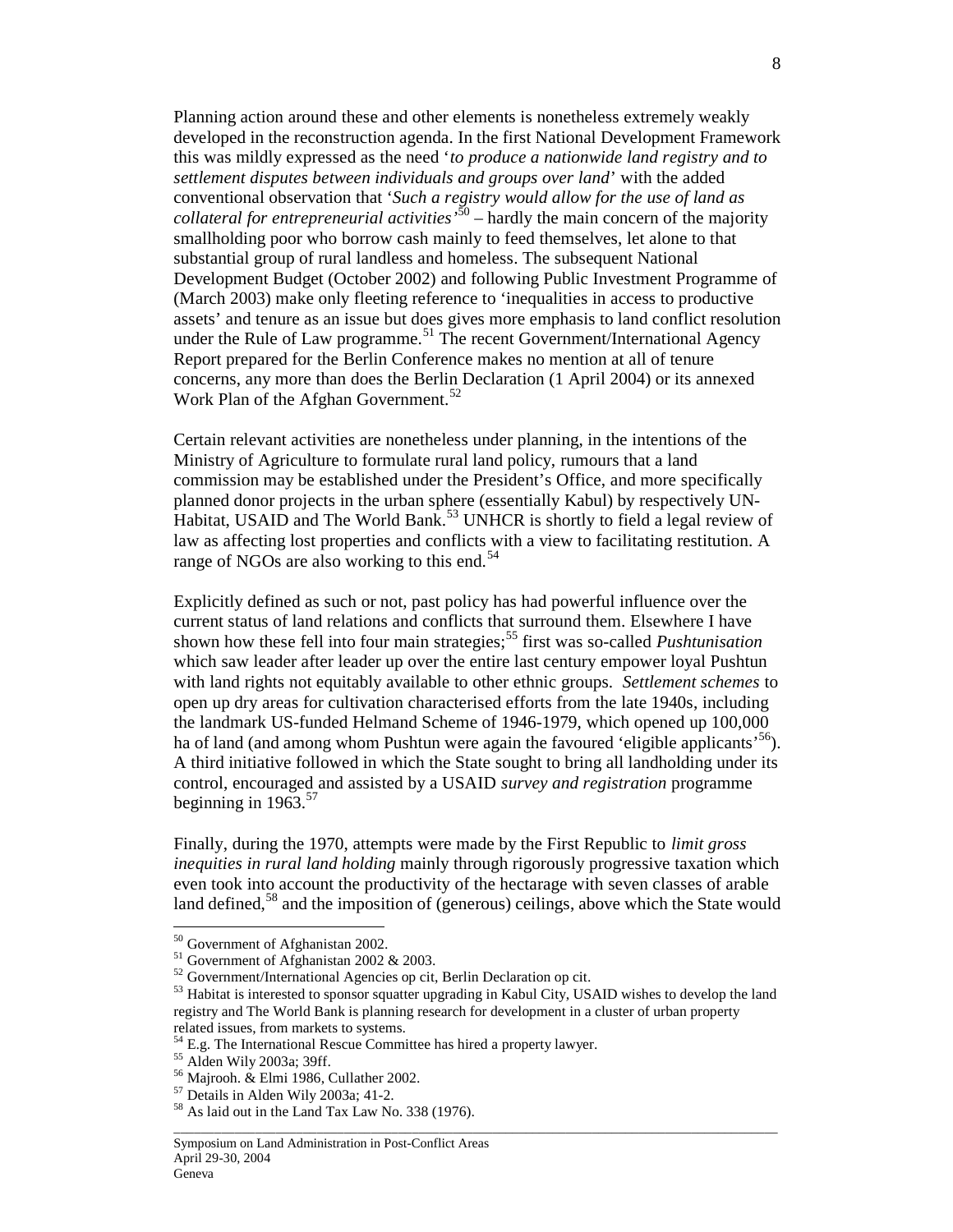compulsorily acquire the excess and redistribute it to landless households (including nomads).<sup>59</sup> This moderate land reform was followed promptly in 1978 by the Revolutionary Land Decree, which sharply lowered the ceiling, did away with compensation and embarked upon vigorous implementation.<sup>60</sup> Resistance to this and sister revolutionary Decrees in 1978 triggered mass uprising, leading to Soviet occupation in 1979 to bolster the Communist Government.<sup> $61$ </sup> The land reform was scaled back with a growing focus again on opening land claimed by Government for distribution and the development of large scale commercial farms, employing landless labour. Shortly before the Soviets began to depart, a new Decree restored the land ceiling to the level of the 1975 law and was finally done away with in 1991. In total around 700,000 ha of land had been distributed, mainly deriving from land under Government control, not private holdings.<sup>62</sup> Benefits to the landless poor are believed to have been limited. $63$ 

## **1.5 Land Administration and Registration**

No Ministry of Lands has ever been created and administration has been broadly under the aegis of the Ministry of Agriculture (Amlak Department) and municipal authorities for respectively rural and urban properties. The main task of both has been to manage Government properties including distribution of rights to these. Property taxation has always been the singular objective of tenure administration, with origins in the 1880s, and the establishment of systematic records from 1930. Records in the Ministry of Finance, and the receipts held by owners are considered important evidence of tenure (Box 1) but payment of tax has often been used in rural areas to *establish* ownership over lands rather than a reflection of reality, holders arguing that their lands must comprise x area because this is the tax they have paid. Conversely, those who have been unable to pay tax or contribute tax to common properties have tended to lose ownership. Corruption in the tax collection process on the ground has at times been rife.

The launching of a cadastral exercise in the 1960s improved the system to a limited degree, especially in rural areas where coverage was limited.<sup>64</sup> Although on-theground survey produced accurate plot sizes and grades by productivity, ownership was often unconfirmed and transactions since have been unevenly recorded, if at all in most cases. Rural plots are numbered but not mapped. Subsequent compilation of books of ownership over wider areas amounted to rapid appraisal, based upon submissions by Government-appointed leaders in the community. For larger, wealthier owners (landlords), legal documentation of transactions is sought, and for this sector, the courts serve as the land administrators, and their offices as land deed registries, with thousands of deeds archived. Whilst the primitiveness of document management is a bureaucratic concern, the integrity of the system is a greater concern,

\_\_\_\_\_\_\_\_\_\_\_\_\_\_\_\_\_\_\_\_\_\_\_\_\_\_\_\_\_\_\_\_\_\_\_\_\_\_\_\_\_\_\_\_\_\_\_\_\_\_\_\_\_\_\_\_\_\_\_\_\_\_\_\_\_\_\_\_\_\_\_\_\_\_\_\_\_\_\_\_\_\_\_\_\_\_\_\_\_\_

<sup>59</sup> As laid out in the Land Reform Law (1975).

<sup>60</sup> Details in Alden Wily 2003a; 42ff.

 $61$  The revolutionary reforms of 1978 included the Land Reform Decree (No. 8), Decree No. 6 which sought to limit unfair land mortgaging practices, No. 7 which banned child marriages and bride price payments and No. 9 which made female attendance at school compulsory.

Alden Wily 2003a; 47-49.

<sup>63</sup> Alden Wily 2004a and forthcoming.

 $^{64}$  See Alden Wily 2003a; 41-2 & Appendix I.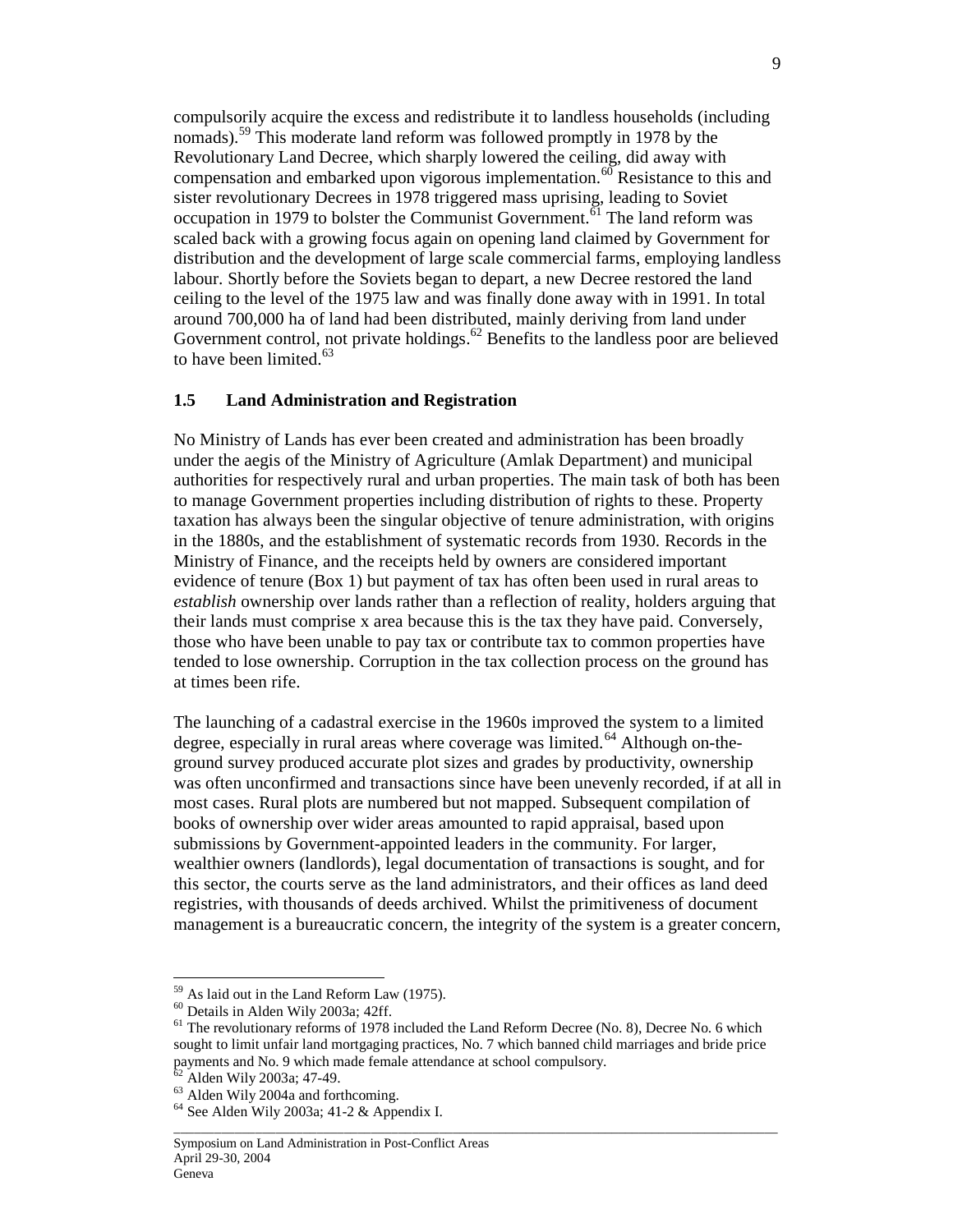long considered corruptible, and the records widely corrupted, including widespread production of counterfeit documents.

#### **Box One: Sources of Accepted Legal Evidence of Land Ownership**

**Customary Documents:** (*orfi*) witnessed by relatives, neighbours or local leaders. Include bills of sale and purchase, pawn agreements, wills, subdivision documents, etc. Usually limited in description.

|                | <b>Deeds:</b> (Wasayeq Shari' a) legal documents with copies in Court Registries in the form of: |
|----------------|--------------------------------------------------------------------------------------------------|
|                | Qabalae Qatae: Land Ownership Deeds                                                              |
|                | Qabalae Jayezi: Warranty Deeds                                                                   |
| Wakalat Khat:  | Power of Attorney                                                                                |
| Taraka Khat:   | Distribution of Inherited Property among Heirs                                                   |
| Hasre Werasat: | Legal Heir                                                                                       |
| Taqsim Khat:   | Division of Property (during lifetime of owner)                                                  |
| Tamlik Khat:   | Letter of Conveyance                                                                             |
| Ejara Khat:    | Lease Agreement                                                                                  |
| Wasayat Khat:  | Last Will and Testament                                                                          |
| Eslah Khat:    | <b>Mediation Finding</b>                                                                         |

**Ferman:** Land grants by kings and presidents in the form of decrees, legal letters, etc.

**The Cadastre:** Survey undertaken 1966-1971 with USAID funds and training but with limited coverage due to costs  $(1/5<sup>th</sup>$  of the cultivated land area and 30% of owners). Main innovation was on the ground survey to identify real size of land but with limited mapping. The Register comprises cards indicating owner, how acquired land and plot size. Most owners registered as "possible owners," as landlords often absent or their documents could not be found or confirmed. Copies in zonal and provincial offices (some destroyed) with a base set in Central Archive in Kabul (Cadastral Department under Afghan Geodesy and Cartography Department). This exercise gave way 'simple inventory' (below).

**The Books of Integrated Land Size and Progressive Taxation:** Carried out 1971-1977 with higher coverage (5,502 tax units) but low accuracy, based upon self-reporting through forms filled by local leaders and landlords, compiled via Districts to Provincial Land Offices under Ministry of Finance (Amlak, now under Ministry of Agriculture). One copy retained, one sent back to District and one to Kabul. These records include details of grades of land and tax paid. Owners often listed as extended family name only.

**Tax Receipts:** Property taxation has existed from 1880s, with formalisation in 1930. Records for 1930- 1958 are intact in Ministry of Finance archives, thereafter records held at provincial level. These list the family owning the land, the area and tax due. From the outset the larger the land area, the higher the tax paid, at a fixed rate per *jerib* (0.2 ha), with gradations by class of land from 1960s. Annual tax collection ceased in 1978 but restarted briefly by the Taliban. There were also grazing taxes on pasture, receipts of which have been often interpreted as evidence of pastoral ownership, not access rights.

At the community level, larger land owners tend to hold witnessed evidence of transfers including distribution at inheritance, variously referred to as customary or shari'a deeds. Such records are rarely held by the majority small plot owner. Finally, there are a large number of land grant deeds, many of which are in the hands of Pushtun nomads and others who have consistently been the main recipient group of such allocations, from the 1880s until the 1970s. The older the document the more limited the land description, with sometimes only the district indicated and the size of the land area granted indicated.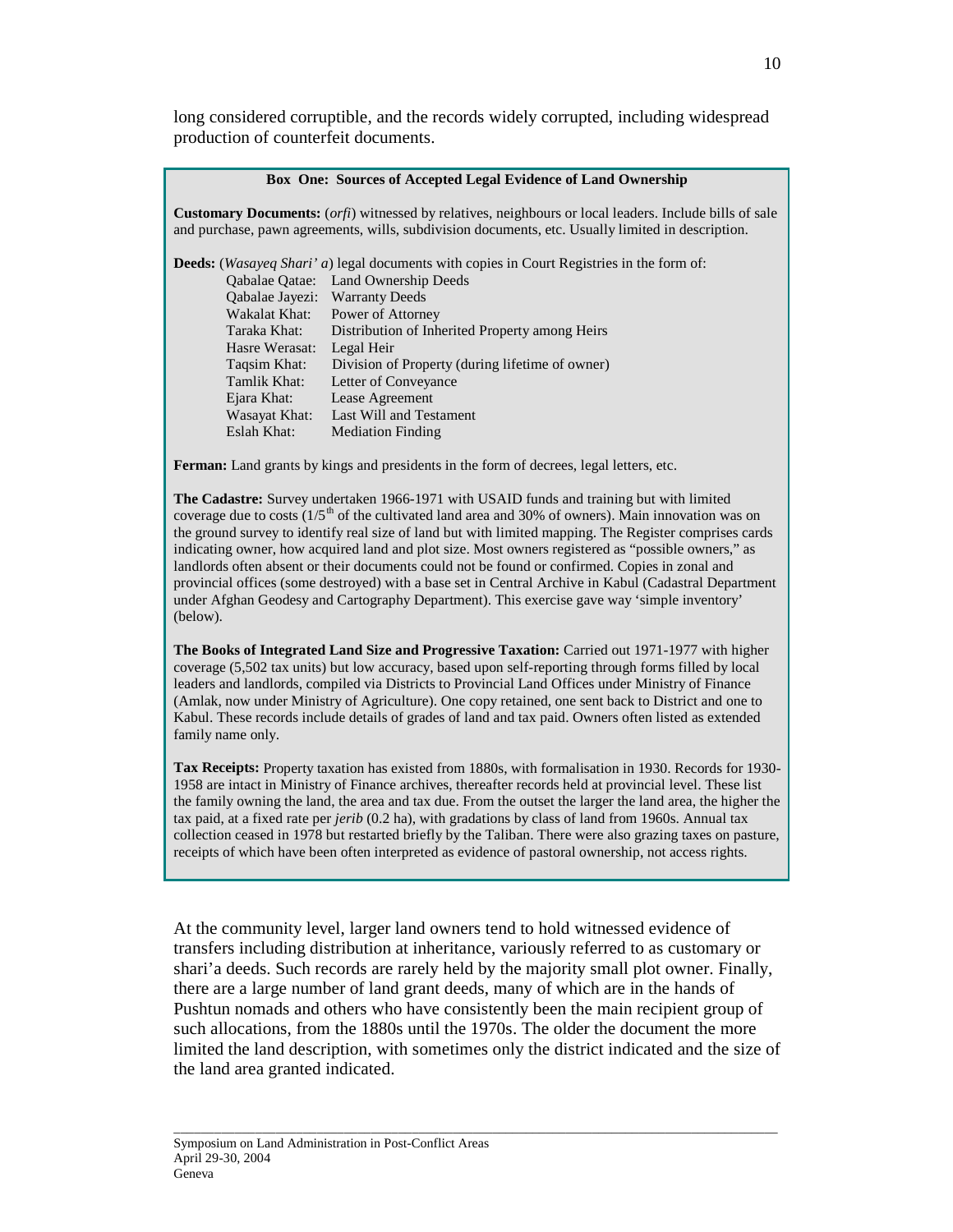Thus, whilst a relatively rich history of land ownership documentation and registration exists, its reliability and utility is questionable – and save customary records (relatively few) the documents themselves are frequently highly contested. As registrars, the courts cannot provide truly independent assessment. Judges and clerks are deeply implicated in malpractice, with some judges having issued the same title deed three or more times, either by will or coercion (e.g. from warlords, corrupt officials).<sup>65</sup> Ministers in the current Administration have been implicated.<sup>66</sup>

## **1.6 Land Conflicts**

The type and number of disputes reaching the courts do not reflect reality on the ground where these readily spill over into violence, sacking of villages and murder. Those recorded tend to focus on routine boundary and domestic disputes, such as relating to inheritance of shares and mortgaging by one family member.<sup>67</sup> Poorer people have not typically had the means to access the courts (or the right result) and conflicts which involve warlords, officials, or Government as a party, or which have an ethnic or communal character do not generally reach the courts, or when they do, lie unresolved.<sup>68</sup> Pushtun in the north for example consider it futile to bring restitution of property claims to Uzbek dominated courts.<sup>69</sup> Complaints are more often submitted to UN representatives but who have limited power to act.<sup>70</sup> As well as only recently extending outside Kabul (to another city, Mazar), the special land court has a reputation for limiting its attention to house and business claims and dealing almost exclusively with the better-off claimant.<sup>71</sup> Even in those cases, enforcement of decisions has been low and often only achieved through 'private' force.<sup>72</sup> Confidence in the courts as a whole, including the land disputes court, is extremely low with high assumptions of corruption and ethnic bias.<sup>73</sup> Whilst commitment to building a new justice system, ending impunity and reinstituting the rule of law are urgent public concerns on paper  $^{74}$  change on the ground is limited. Formalising more localised dispute resolution seems inevitable.<sup>75</sup>

Case involving individual properties such as houses, shops, and farms, do seem potentially more resolvable than those where communal interests are involved. This has been seen for example in Bamyan Province where strong Governor(s) have involved themselves. <sup>76</sup> Even where there is no law and order (such as currently in Faryab Province), and families have fled and fear to return for as long as ethnic tensions and warlordism remain, their tenure over houses (often destroyed) and farms appears respected, with current farmers serving as sharecroppers in the interim,

-

<sup>&</sup>lt;sup>65</sup> See d'Hellencourt et al. 2003 for urban examples and Alden Wily forthcoming for rural examples.

<sup>66</sup> For example, in a Report by UN Envoy Kotari, September 2003.

<sup>67</sup> See Alden Wily 2003a; Appendix E.

<sup>68</sup> UNHCR 2003a, 2004a, Alden Wily 2004a & forthcoming.

<sup>69</sup> UNHCR 2004b, Alden Wily forthcoming.

 $70$  As above.

<sup>71</sup> Alden Wily 2003a.

 $72$  Ibid.

<sup>73</sup> International Crisis Group 2003, HPCR op cit, Mani op cit.

<sup>74</sup> Government of Afghanistan 2002 & 2003, Government/International Agencies op cit, Berlin Declaration op cit.

 $75$  Wardak 2003.

<sup>76</sup> Alden Wily 2004a.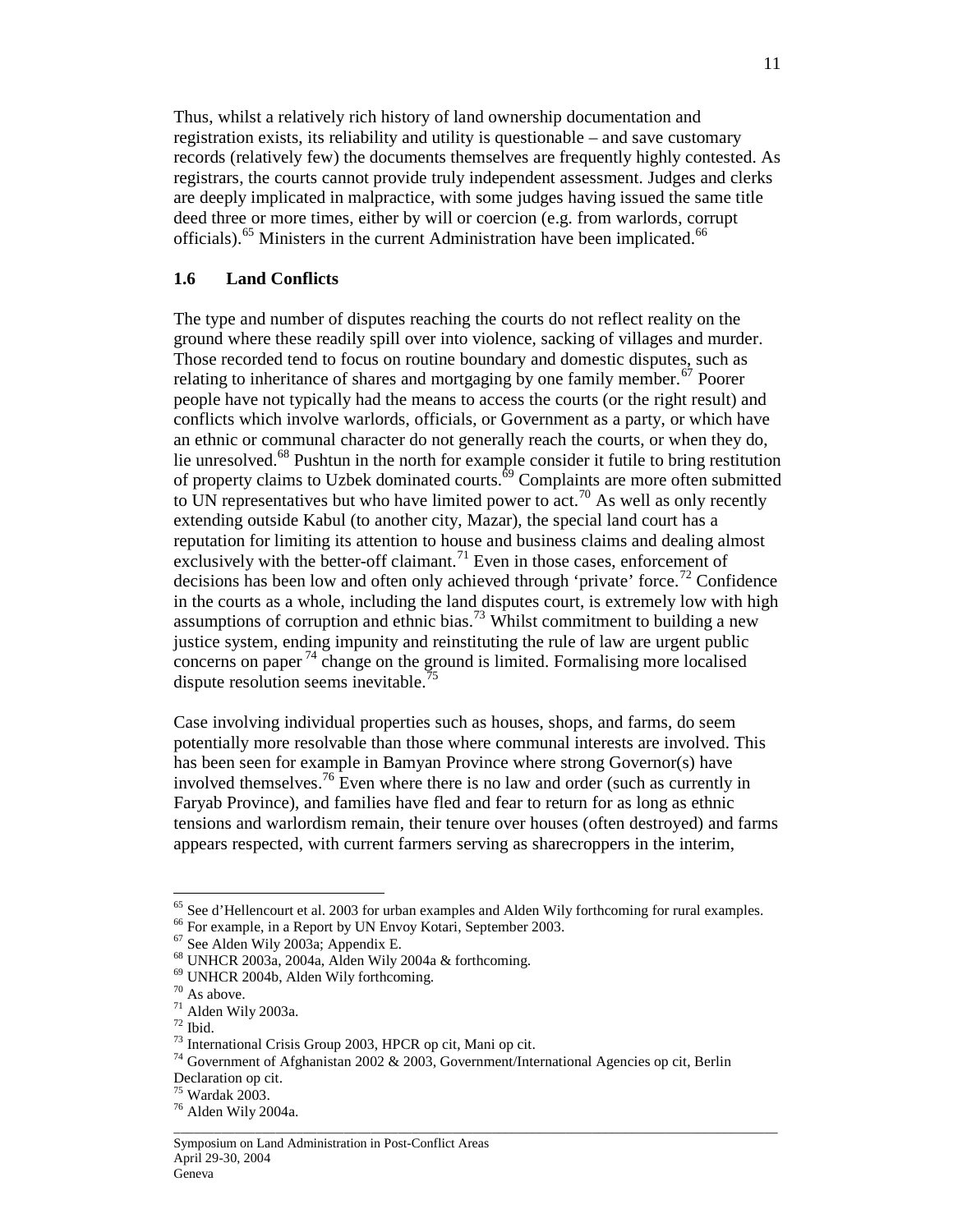sending or setting aside the owner's share.<sup>77</sup> The much more threatening cases concern communal properties, and where inter-village, Government-people, and interethnic conflict conjoin, sometimes inflamed by warlords who promote their own land access interests. Pastures are indisputably at the centre of this gathering storm. Below, the case is examining in more detail.

## **2. THE PASTURES: THE CENTRE-GROUND OF RURAL CONFLICT**

Complex elements fuel battles over pasture. These include the facts that 'abundant' pasture exists in an environment of acute shortage of arable land, that the definition of pasture is ambivalent and that the matter is deeply tied up with a history of rampant land grabbing by the State and not unrelated policies of ethnic favouritism. In addition, capital transformation over the last century has seen typical strengthening of private versus communal interests, particularly difficult to constrain where the legacy if not the practice of feudal landlordism remains vibrant and within which the land access rights of the majority have been easy to manipulate. The ways and means whereby tenure has been formally defined and registered have also played their part. Finally, the chronic disorder of especially the last decade has unleashed not only bitter ethnic concerns as to past land-related injustices but abandonment of many of the customary and statutory constraints as to land use and environmental stability. The indisputable trigger to conflict at this time is increasing cultivation of the pasture. The conflicts this launches are themselves complex, often with overlapping arablepastoral, settler-nomad, inter-ethnic, intra and inter-community and people-Government interests at stake. Elaboration of these elements is given below.

## **2.1 What is pasture?**

Although agro-economically defined as embracing 45 percent of Afghanistan's land area,<sup>78</sup> some of this rangeland is useable for rain fed farming, and has been used customarily for this purpose, although frequently suppressed by Government policy as described below. Moreover, some part of an additional 37 percent of area classified as wasteland may also provide pasture, and does so, on a periodic and short seasonal basis.

Legal definition of pasture is oblique and potentially extends well beyond the core 45 percent of land area above. Pasture was first described in the USAID-facilitated land registration law of 1965 as '*any land used for grazing in the past and present'.*<sup>79</sup> The subsequent Law of Pasture Lands 1970 was just as expansive; pasture comprised '*the plains, hills, mountains, the skirts of the mountains, marshlands, the banks of rivers and forest areas which are covered with grass and other places that grow wild and could be used as fodder for cattle'* (Article 2). This definition has been retained, both in an un-repealed Taliban Law on Pasture<sup>80</sup> and in its currently proposed redraft.<sup>81</sup> Of

-

 $77$  Alden Wily forthcoming.

<sup>78</sup> 29 million ha (FAO op cit).

 $79$  Article 63 of Law on Land Survey and Statistics. Provincial Governors were enjoined to ensure pastures were delimited and surveyed and to supervise their use (Article 64).

 $80$  Law on Pasture and Public Lands under Decree 57, Gazette 795 (2000).

<sup>&</sup>lt;sup>81</sup> Mainly emerging from the Ministry of Tribal Affairs.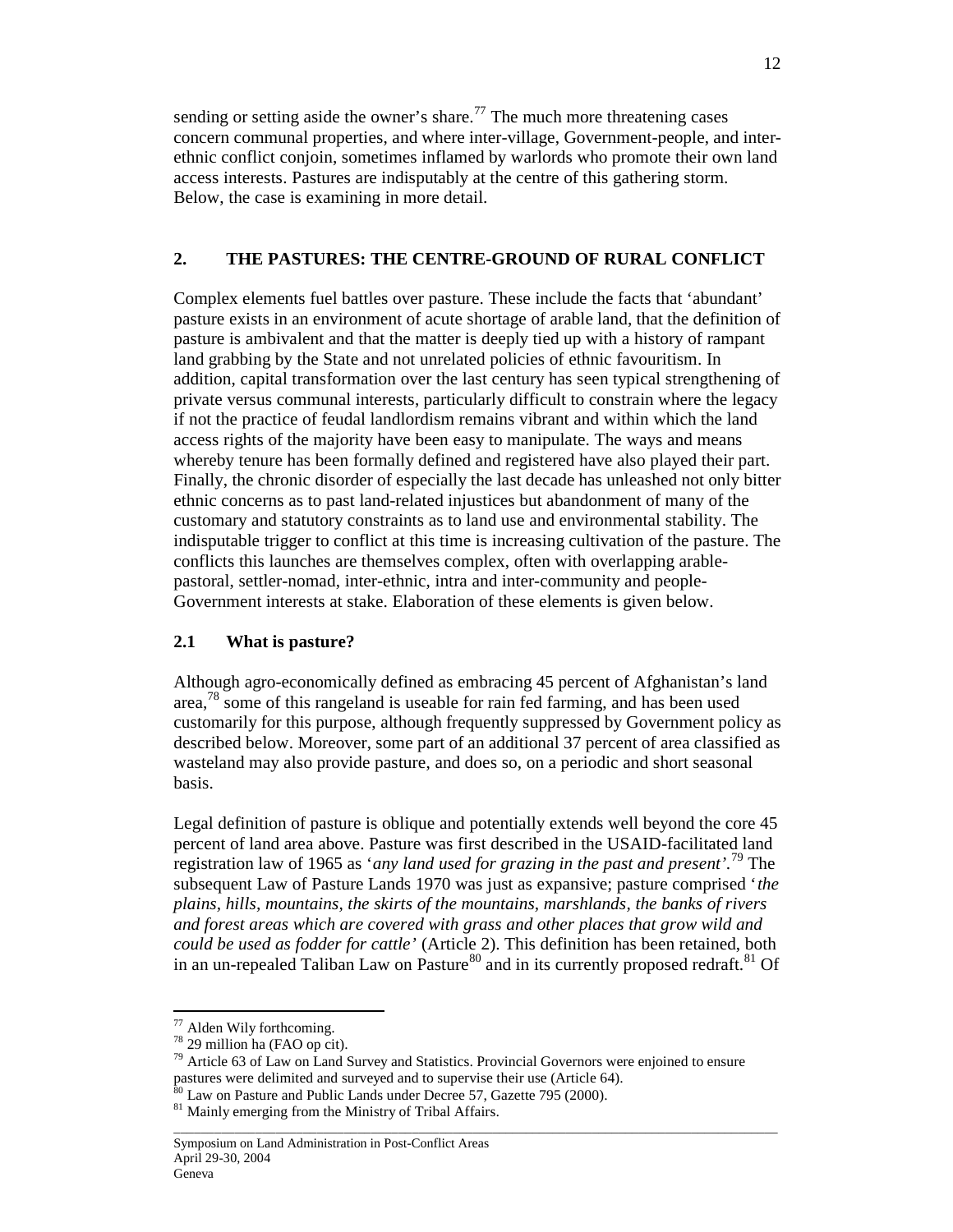note is the fact that 'conversion of pasture to arable use' has consistently been prohibited in law. 82

## **2.2 Who owns pasture?**

The ownership of pasture is just as uncertain. In the 1965 registration law, pasture was held to be un-owned land, 'open to the public', available for use on a licensing basis controlled by government, and explicitly not permitted to pass into private ownership (Article 65). Moreover, pasture was noticeably excluded from the description of Government Land in that law. The 1970 Pasture Law also described pasture as 'public property' (Article 3). President Daoud's short-lived Constitution (1977) defined public property as lands owned by the people but administered by the State on their behalf (Article 13), helpfully clarifying and formalising the distinction between Government/State Land and Public Land. By 1987 this distinction had been abandoned; pasture and forests became simply 'State Property' (1987 Constitution, Article 20).

Constitutional law as it currently stands (2004) defines neither Government Land nor Public Land and only designates mines and underground resources as 'properties of the State' (Article 9) – and which could be interpreted as either. The law in force on pasture, decreed by Mullah Omar in 2000, introduced an important new distinction between private and public pasture. As described, private pasture does not gain status as individual private property but as local common property as distinct from national common property (Public Land) (Articles 2-4). That is, whilst 'public pasture may be used by anyone', private pasture may be used only 'by residents of the adjacent communities' (Article 3). Buying or selling of pasture in either case remains prohibited (Article 6). This Taliban innovation accords with many local perceptions as to distinctions between local and public pasture. Notably, proposals towards a redraft of this law return however to blanket declaration introduced formally during Soviet occupation (1987) that 'all pasture is the property of the State'. Access is to be limited to use rights, issued by the Ministry of Agriculture (Articles 14, 16) but at the same time, existing rights granted officially or customarily are to be respected (Article 15).

The important Karzai Decree with Regard to Properties (2003) cited earlier does not throw more light on the matter. <sup>83</sup> The upshot is that very limited legal guidance is provided (even should the law be able to be upheld and enforced, highly doubtful at this point). Many and perhaps all pastures fall under competing classes which may secure support from one or other legal provision; as land claimed by individuals, groups, communities and Government, or as 'public land' – owned by no one and available to all. The ethnic colouring of these conflicts intensifies the heat of these conflicts, much sharpened by active warlordism, often self-interested but also usually ethnically-defined.

<sup>-</sup> $82$  Articles 64 & 67 of the 1965 Law and Articles 8-11 of the 1970 Law..

<sup>&</sup>lt;sup>83</sup> This renders properties which have been under the control of the State for more than 37 years to be 'State-related' and available for lease through auction and where already occupied, the occupant shall have right of first refusal. Private property will also be recognised should the occupant have valid shari'a or legal documents (Articles 2, 6, 7 & 9).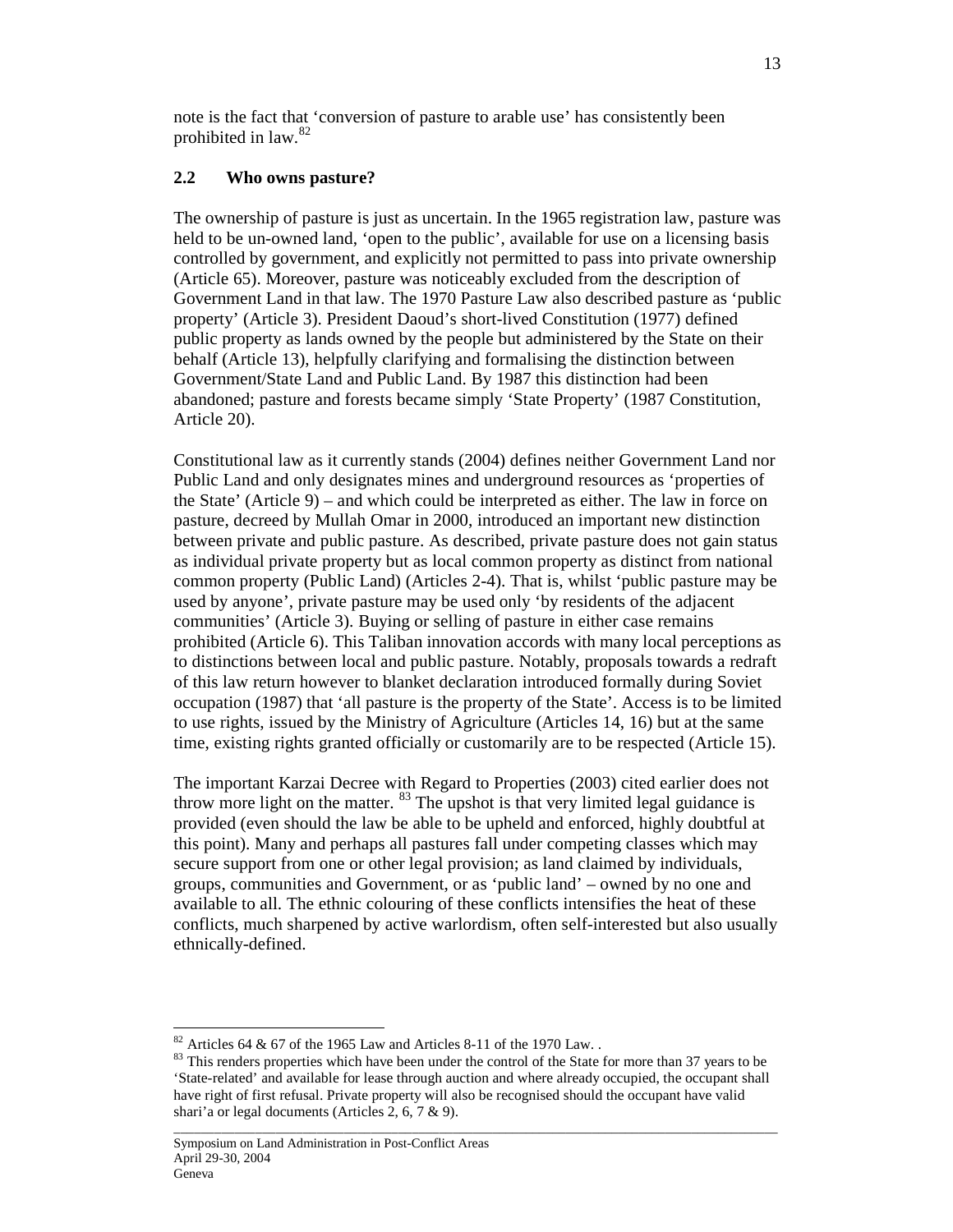#### 2.3 **The Ethnic Foundation of Contested Pastoral Rights**

To understand this we need to look at inter-ethnic land relations, and as primarily engineered by public policy. The roots of this lie in the establishment of the modern Afghan State described earlier. At the risk of over-simplification, non-Pushtun had to be conquered and suppressed to achieve this and, not unusually, land theft and colonisation were prominent tools. <sup>84</sup> In terms of ruthlessness, virtual genocide and enslavement, the non-compliant Hazara in the centre-west of the country, were to be most affected.<sup>85</sup> Although their valleys and farmlands were not permanently occupied, the Pushtun Amir Rahman handed over their valuable pasture to Pushtun nomads (Kuchi) mainly to reward them for their helpful role in suppressing the Hazara. This was formalised in a decree forbidding Hazara to henceforth use the pastures (1894) and the issue of liberal land grants (*ferman*) to Kuchi clan heads, who extended the reach of their summer migration accordingly.<sup>86</sup> Over time they were to subdivide these among expanding numbers of household heads.<sup>87</sup> The pastures remained firmly closed to Hazara thereafter, a failed attempt in the mid 1920s by the reformist monarch Amanullah to 'reverse this land theft' notwithstanding.<sup>88</sup> Active Pushtunisation from the 1930s saw many parts of Hazarajat become the permanent home of Pushtun as many took up settled farming alongside stock-raising, regularised through various avenues of registration during the 1960s and 1970s. Others contented themselves with licensed rights to graze, often over lands which local Hazara considered not only their private property but past or potential rainfed farm land. This was in addition a period when the State itself, as outlined above, was establishing itself as ambivalently the owner/allocator of all pasture in the country, and through which ethnic favouritism was exercised. How far rights issued constituted ownership or access rights is uncertain, given different interpretations at the time and since. Other aspects of Hazara-Kuchi relations added to tensions, including mounting indebtedness and surrender of prime farmland to Kuchi traders, turning many Hazara even in remoter regions into tenant sharecroppers to absentee landlords on what had been their own land.<sup>89</sup>

Not surprisingly, Soviet occupation and the cessation of Kuchi visits to remoter pastures and significant departure of Pushtun to Pakistan from the 1970s, has fed determination by Hazara to recover their land, and in particular the pastures. Periodic attempts by Kuchi to re-enter Hazarajat with the support of late Soviet and later administrations and especially with the backing of Taliban commanders, have been deeply resented and sometimes rebuffed by armed Hazara. Following the fall of the Taliban, resistance has been especially fierce and for all intents and purposes, the Hazara pastures remain closed to Kuchi today, with mounting tensions on both sides.<sup>90</sup>

Other aspects of conflict over these pastures need note. With the departure of Kuchi guarding 'their' every-expanding pastures, combined with local demise in

 $84$  For an elaborated review of this issue, refer Alden Wily 2004b.

<sup>&</sup>lt;sup>85</sup> Mousavi 1998, Lee op cit.

<sup>86</sup> Mousavi op cit. Pedersen 1994.

<sup>87</sup> Pedersen op cit.

<sup>88</sup> Poullada 1973.

<sup>89</sup> Alden Wily 2004a.

\_\_\_\_\_\_\_\_\_\_\_\_\_\_\_\_\_\_\_\_\_\_\_\_\_\_\_\_\_\_\_\_\_\_\_\_\_\_\_\_\_\_\_\_\_\_\_\_\_\_\_\_\_\_\_\_\_\_\_\_\_\_\_\_\_\_\_\_\_\_\_\_\_\_\_\_\_\_\_\_\_\_\_\_\_\_\_\_\_\_ <sup>90</sup> See Pedersen op cit. for 1980s, Alden Wily 2004a for 1990s and Alden Wily 2003a.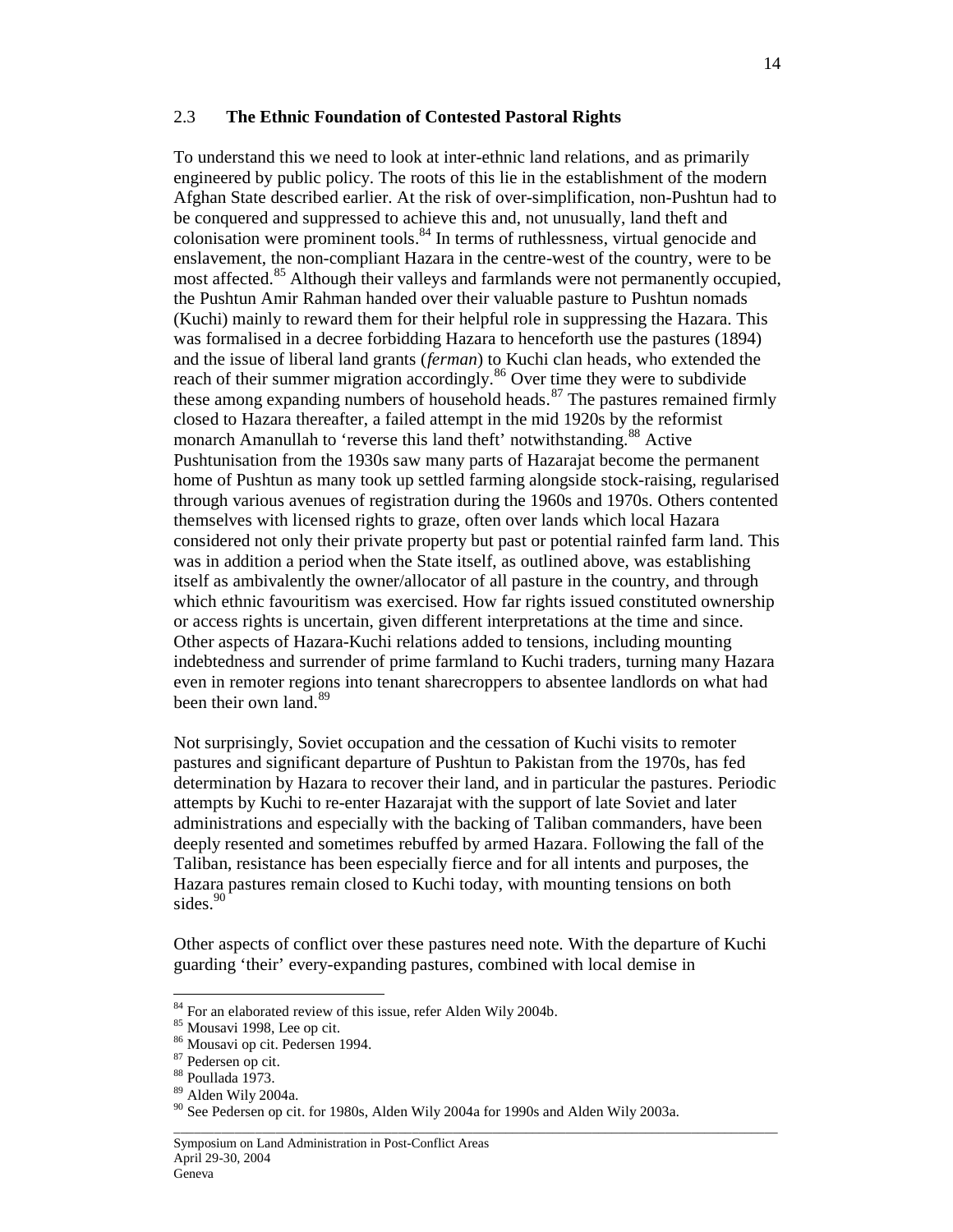Government controls, rainfed cultivation expanded during the 1990s causing considerable degradation in some fragile mountainous areas of the Hindu Kush. To some extent this is a reassertion, but at unsustainable levels, of customary rainfed and cold pond (*sarad*) and rainfed farming (*lalmi*). Determination of boundaries between rainfed land and pasture is complex in a multi-use regime but this is beginning to see definition with the reinstitution of customary soil conserving procedures in such areas.<sup>91</sup> Many sloping rainfed areas fall partly within land defined by Kuchi as their own pasture and which the State defines as variously State Land or Public Land under its own control. Hazara point to their tradition of ownership being defined from valley bottom to upper ridge and argue that just because they were unable in the past to stop Kuchi grazing these areas, this did not signal acceptance of Kuchi claims, only impotence to resist these.

As if these were not challenges enough, another layer of pastoral conflict exists, this time among the Hazara themselves. This stems from the highly stratified (and originally feudal) nature of society where fertile lands or valleys were typically owned by noble families and access to which was beneficially granted to the poor as their tenants and sharecroppers only. Customarily, farmers have been able to gather thorn bushes as fodder for what is usually their only capital asset – small numbers of karakul sheep – and in addition to depasture these on the hills alongside the hundreds of animals of the landlord. Whilst the poor today accept there is no common arable land, they dispute the titular claim of some landlords to areas which they regard as common pasture, available to all members of the local community.<sup>92</sup> Like land trustees in many parts of the world, the weight of privatising trends, aided and abetted by western notions of tenure, has facilitated claims by landlords that this land is solely their own. This has certainly been reflected in the books of ownership established during the 1970s based on their own self-reporting, and backed up before and since by various tax receipts and court-secured documentation. Where landlord and peasant concur is that such pastures belong neither to Kuchi nor the State; these are not, they say, the private lands of nomads nor the public lands of the Government. Public land pastures are limited, they insist, to the upper mountains, well beyond the settlement sphere. For their part, Kuchi land owners and pastoralists correctly point to past land grants as evidence of their entitlement and observe that they have *locus standi* as the main users of the pasture for now nigh on a century.

Inter-ethnic land conflicts over most of the north of the country stem from a similar history, where a more formal policy of 'Afghanistanisation' (Pushtun being known as Afghans) was launched at the behest of the British on 1 November 1885, with some 80,000 Pushtun forcibly relocated to the north along with their livestock over the next few years.<sup>93</sup> In this case, occupation was designed to be permanent and settlers were assisted to take up agriculture. Prime settlement and farming areas as well as pastures were appropriated.

Nor did this colonisation end with the death of the Iron Amir Rahman in 1901. Periodic waves of coerced and voluntary Pushtun relocation followed and again well

\_\_\_\_\_\_\_\_\_\_\_\_\_\_\_\_\_\_\_\_\_\_\_\_\_\_\_\_\_\_\_\_\_\_\_\_\_\_\_\_\_\_\_\_\_\_\_\_\_\_\_\_\_\_\_\_\_\_\_\_\_\_\_\_\_\_\_\_\_\_\_\_\_\_\_\_\_\_\_\_\_\_\_\_\_\_\_\_\_\_

 $91$  Alden Wily 2004a.

<sup>92</sup> Defined usually in socio-spatial terms as a cluster of villages or *manteqa*

<sup>&</sup>lt;sup>93</sup> Lee op cit, Tapper 1991 and see review in Alden Wily forthcoming.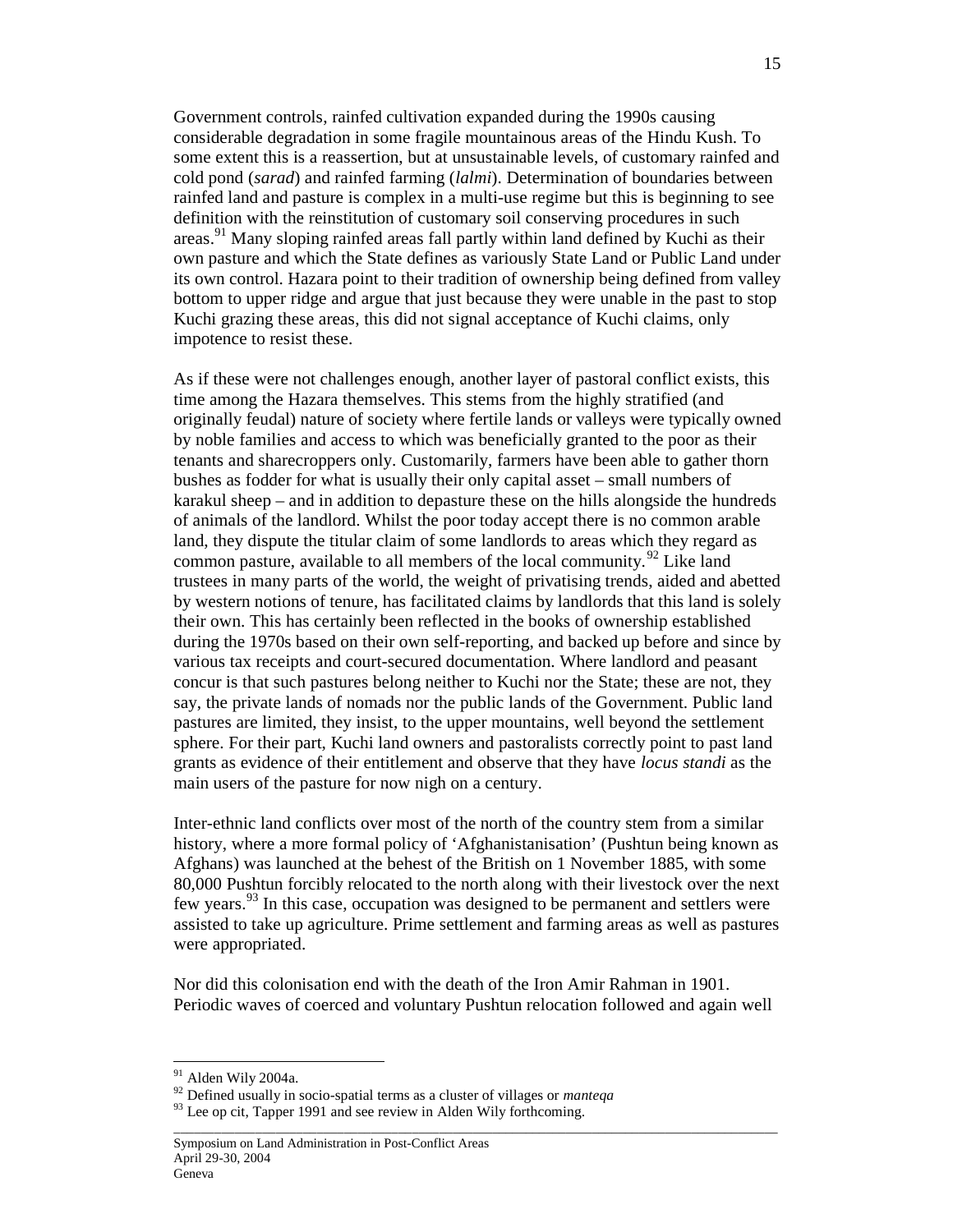supported by the State, right up until the  $1970s$ .<sup>94</sup> Inequitable class and debt relations similar to those in Hazarajat were well established by the fifties, but with little seasonal relief. Through various means, including extensive usage, many local and remote pastures were again registered as the private pastures of Kuchi communities. In addition, Pushtun who remained in the south increasingly extended their seasonal movement into the north, dominating the most valuable pastures, including the vast Dasht-i-Laili Desert, in due course to gain notoriety as the graveyard of the Taliban.<sup>95</sup>

A crucial element of conflict not well understood even today has been that, as in Hazarajat, Pushtun notions and organisation of space and 'home area' (*watan*) did not accord well with local paradigms, and which included shared rights among neighbourhood residents (*manteqa,* or *mohallah* among Uzbek). These operate in respect to both immediate commons and more remote seasonal pastures, and were accessible to new *manteqa* residents like Pashtun. Such common property pastures were understood (or wilfully interpreted) by the immigrants as either within the generally unspecified terms of land grants or licences they had received, or un-owned lands ripe for privatisation by themselves. Again such positions were well-supported by public policy, particularly during the modernisation years of the 1960-70s, which granted, licensed or registered these lands as private pastures accordingly. Outbreaks of ethnic violence on the pasture were common.

In circumstances of such bitter resource related tensions, it was unsurprising that some of the first acts of Mujahiddin on the departure of Soviet troops were not against the communist Government but local Pushtun landlords. <sup>96</sup> As in Hazarajat, nomads were widely advised by local Mujahiddin not to return. Some of the more violent warlords set about appropriating Pushtun homes, lands and livestock and one or two of the more notorious 'indulged in killing Pushtun'.<sup>97</sup> These events precipitated a cycle of open inter-ethnic hatred and violence, in which at different times Uzbek, Tajik and Hazara variously looted and destroyed every village named 'Afghania' and were themselves at the receiving end of this treatment under the Taliban. A similar cycle of revenge followed the fall of the Taliban with livestock theft and looting once again wrecked upon Pushtun. In 2003, 42 percent of all registered IDPs in Afghanistan were Pushtun from the north. $^{98}$ 

Restoration of homes and farms is slowly occurring voluntarily, Uzbek, Arab or other farmers cultivating Pushtun estates on behalf of the absentee owners, often much as they did in the past but sometimes on slightly better terms. <sup>99</sup> The situation is a good deal more contested in respect of pastures. A review of pastures in one district in Faryab Province for example, shows that every one is under heated dispute save the remote, vast and infertile pasture bordering Turkmenistan known as Charmagah

-

<sup>&</sup>lt;sup>94</sup> Tapper op cit.

 $95$  Alden Wily 2004b and forthcoming.

<sup>&</sup>lt;sup>96</sup> For example in Faryab Province, Tajik and Uzbek Mujahiddin in 1979/80 did not attack the communist held capital of the province (Maimana) but expelled a number of Pashtun Khans (Lee pers. comm.).

The case with the Rasul Pahlwan of Faryab Province; refer Alden Wily forthcoming.

<sup>&</sup>lt;sup>98</sup> Although organised return has been widely facilitated around 5,000 Pushtun families remain outside Faryab Province today (UNHCR 2004).

<sup>&</sup>lt;sup>99</sup> Alden Wily forthcoming.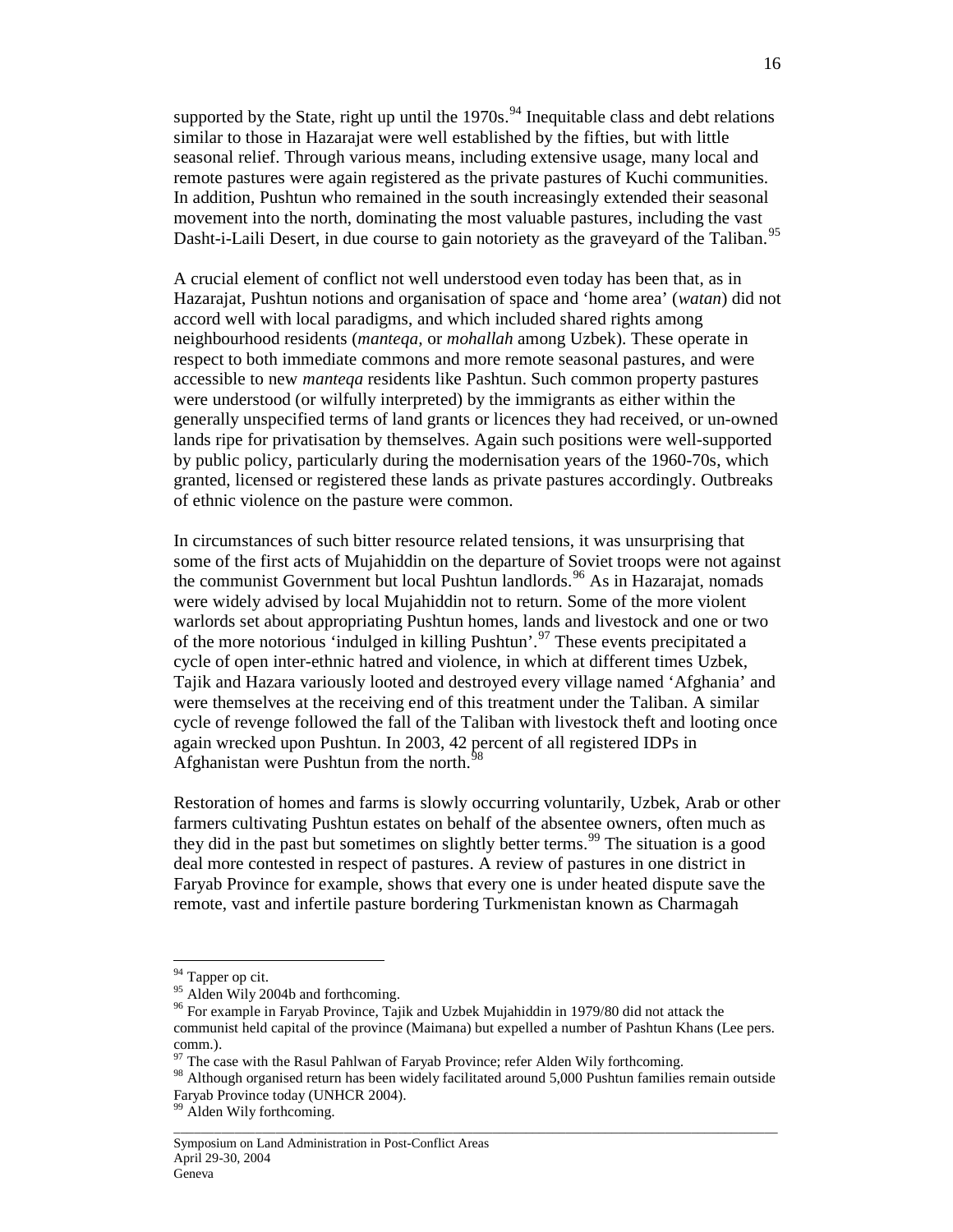Chasma.<sup>100</sup> This is accepted by Pushtun, Uzbek and Arabs alike as 'public land', available to them all on equal terms. The status of the also very large Dasht-i-Laili Desert is more disputed. Local Uzbek claim this was wrongfully appropriated by the State and allocated to Pushtun for seasonal use. Government itself began cultivation of Dasht-i-Laili during Soviet occupation, for its own income benefit.<sup>101</sup> The 600 ha they cultivated has now expanded to 1,600 ha, mainly at the hand of powerful warlords and their supporters, using tractors. Loss of topsoil is evident.<sup>102</sup> Pushtun nomads are forbidden entry.

Smaller pastures are similarly affected, with ownership disputed along Pushtun-non-Pushtun lines.<sup>103</sup> Even those not subject to this dispute face internal conflict among Uzbek as to the wisdom of permitting arable conversion. Notably, even those against cultivation do not consider the fact that they are supported in this by law an irrelevance, and in any event, unenforceable. Most people within the community believe that the needs of land-short farmers do need to be balanced with those of the generally wealthier large livestock-keepers and that compromises among themselves can be reached. Many pastures in central Faryab do indeed comprise the rich soils of the loess dunes (*chul*) and potentially safely sustain periodic rainfed cultivation. There are other instances where the dispute has class dimensions. Lilihab pasture is a case in point.<sup>104</sup> This has fallen within the domain of the largest Uzbek landlord for several centuries. Like their Pushtun counterparts, the current generation claim 'legal documents' testifying to their tenure. With the sharp decline of their herd since the 1999-2002 drought the family has cultivated half the area for wheat and melons, retaining the remainder as pasture - accessible to all members of the local community. Those who dispute the right of the owners to farm the pasture query the meaning of this ownership. They argue that although the family may be recognised as the owner, it has an ancient customary obligation to share pastures with their dependents, those small farmers, tenants, sharecroppers and workers who live in their shadow. These landless correctly detect curtailment of these rights through conversion to agriculture.

The same manner of dispute rages with sporadic violence a few miles to the south, between adjacent Arab and Uzbek inhabited *manteqa*, the large landlords of each community using the evidence of 'legal documents' acquired from courts under different regimes as proof of ownership. Prior to cultivation being started in the pasture in 1998, each permitted the other grazing access relatively peaceably.<sup>105</sup> In these and the many other cases in this district, neither Government nor courts are trusted to rule fairly. As the (unapproved) Governor of the Province offers, 'how may a case be ended when warlords supported by the central Administration control the decisions, documents are fabricated, officials are bribed, and the case is to be decided by a judge who was the very one who issued the fake documents in the first place? We cannot help people reach agreement when documents are in the way.<sup>' 106</sup>

-

<sup>&</sup>lt;sup>100</sup> Shirin Tagab District, Alden Wily forthcoming.

<sup>101</sup> Favre 2003.

 $102$  Ibid.

<sup>&</sup>lt;sup>103</sup> See Alden Wily forthcoming for examples from Sirin Tagab and Kwaja Sabz Posh Districts.

<sup>&</sup>lt;sup>104</sup> This is associated with the largely Uzbek manteqa of Turkul-Baluch in Shirin Tagab District; Alden Wily forthcoming.

<sup>&</sup>lt;sup>105</sup> The Qala Shaikhi-Sara Qala dispute; Alden Wily forthcoming.

<sup>&</sup>lt;sup>106</sup> Cited in Alden Wily forthcoming.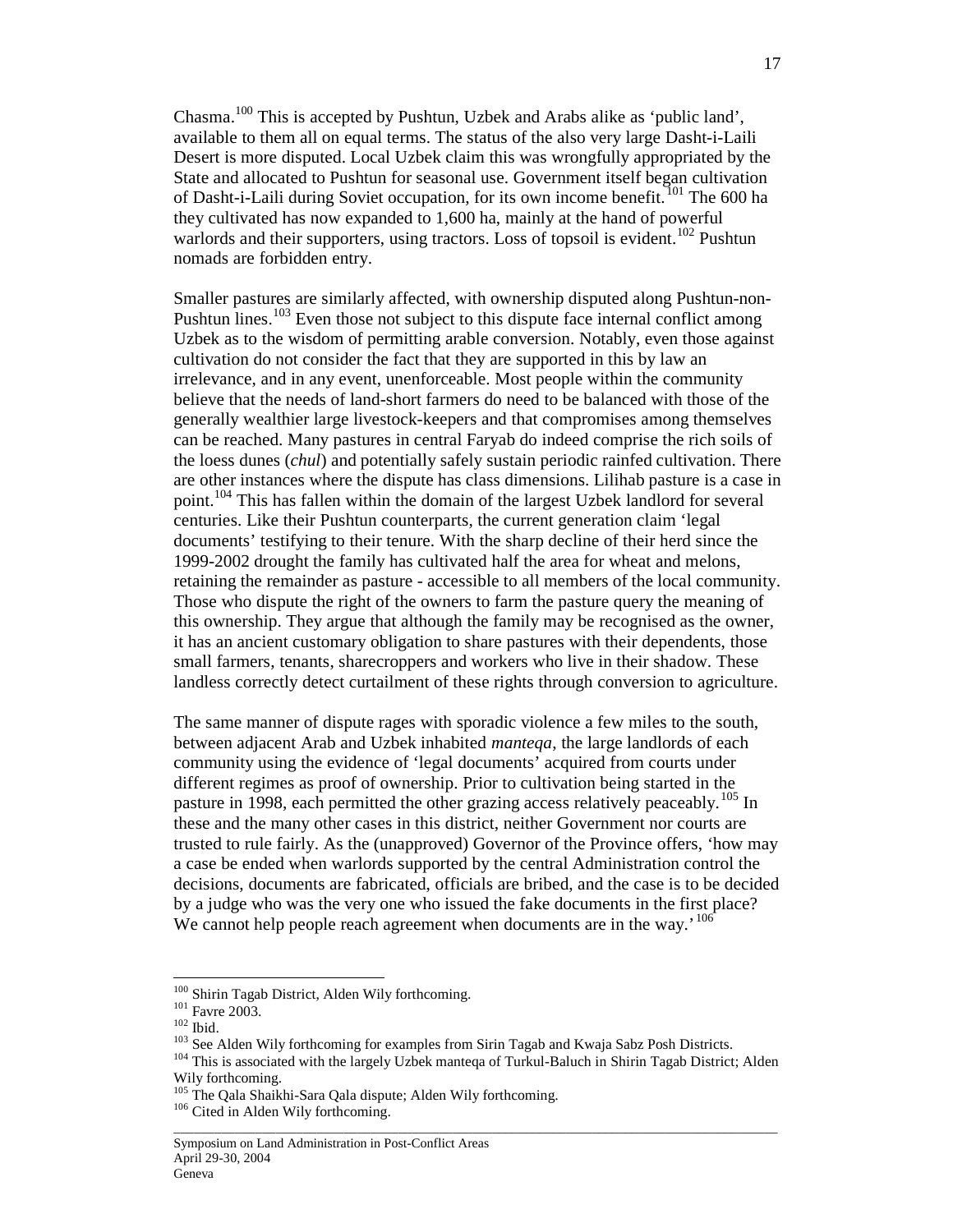## **3. CONCLUSION: IS REGISTRATION THE ANSWER?**

Many conclusions may be drawn from the conditions described above, not the least of which is that conflicts over land appear to have had a much profounder role in the generation of civil conflict over the last quarter century than internationallyengendered agreements or early planning by the Administration appear to acknowledge. Moreover, the failure to tackle these continues to help promote conflict right up until the present. It is also evident that conflicts over land are deeply embedded in a century-long history and within which the policies of the State may also now be perceived as less benign than assumed or construed. In bringing conflicts to a close in a lasting manner, history does seem to matter and its story and lessons are ignored at peril.

Certain strategic implications also come to light. It seems the case, for example, that it will be necessary to pay attention to that upper dimension of land relations beyond private rights – territory - at least as it occurs at the local level. By 'lasting' is meant not merely laying upon the current chaos yet another patina of order, leaving conflicts smouldering for later activation at what is likely to be slight provocation. By territory at the local level is meant communal rather than private land relations, those interests that stem from community membership, and raise notions of 'our land', 'our place'. These, we have seen, are probably the most contentiously in conflict at this time, and this paper has suggested, most activated in the rural sphere in relation to pasture. Achieving local level ethnic reconciliation in this single domain could significantly remove one of the fuels to wider inter-ethnic strife.

The limitations of classical responses to post-conflict land matters also appear. A common strategy advocated is simply to restore land ownership to those patterns that existed prior to the conflict, mainly through restoring the condition and integrity of land registers, and conducting thereafter new or confirmatory registration.<sup>107</sup> Although unimplemented thus far, current policy in Afghanistan concurs with this positioning; this is evident in the slim offering of strategies cited earlier, towards a nationwide registration process, and in the terms of slowly emerging new law. The latter in particular suggests a primary concern to restore Government Land to its owner (Government), and which could be interpreted as embracing 86 percent of the total land area, rangeland included.

Nor will retreat into new formal registration processes render the relief needed; the history of land rights recordation to date in Afghanistan painfully illustrates that, far from being neutral, registration may create rather than record, reality, and not necessarily with justice or fair practice (and restoration of social justice is perhaps beginning to be recognised as a precondition or instrument to lasting peace, not a luxury that may be attended to at a later date<sup>108</sup>). Whilst recordation of rights has a highly useful function in the medium to longer term process of achieving stability in land relations, clarification and agreement as to what constitutes acceptable land relations and how this will be determined, seem more urgent considerations.

\_\_\_\_\_\_\_\_\_\_\_\_\_\_\_\_\_\_\_\_\_\_\_\_\_\_\_\_\_\_\_\_\_\_\_\_\_\_\_\_\_\_\_\_\_\_\_\_\_\_\_\_\_\_\_\_\_\_\_\_\_\_\_\_\_\_\_\_\_\_\_\_\_\_\_\_\_\_\_\_\_\_\_\_\_\_\_\_\_\_

 $107$  For example, Fitzpatrick 2001 for East Timor, Dinechin 2004 for El Salvador, Sovann & Zimmermann 2004 for Cambodia.

<sup>108</sup> Cf. Mani op cit.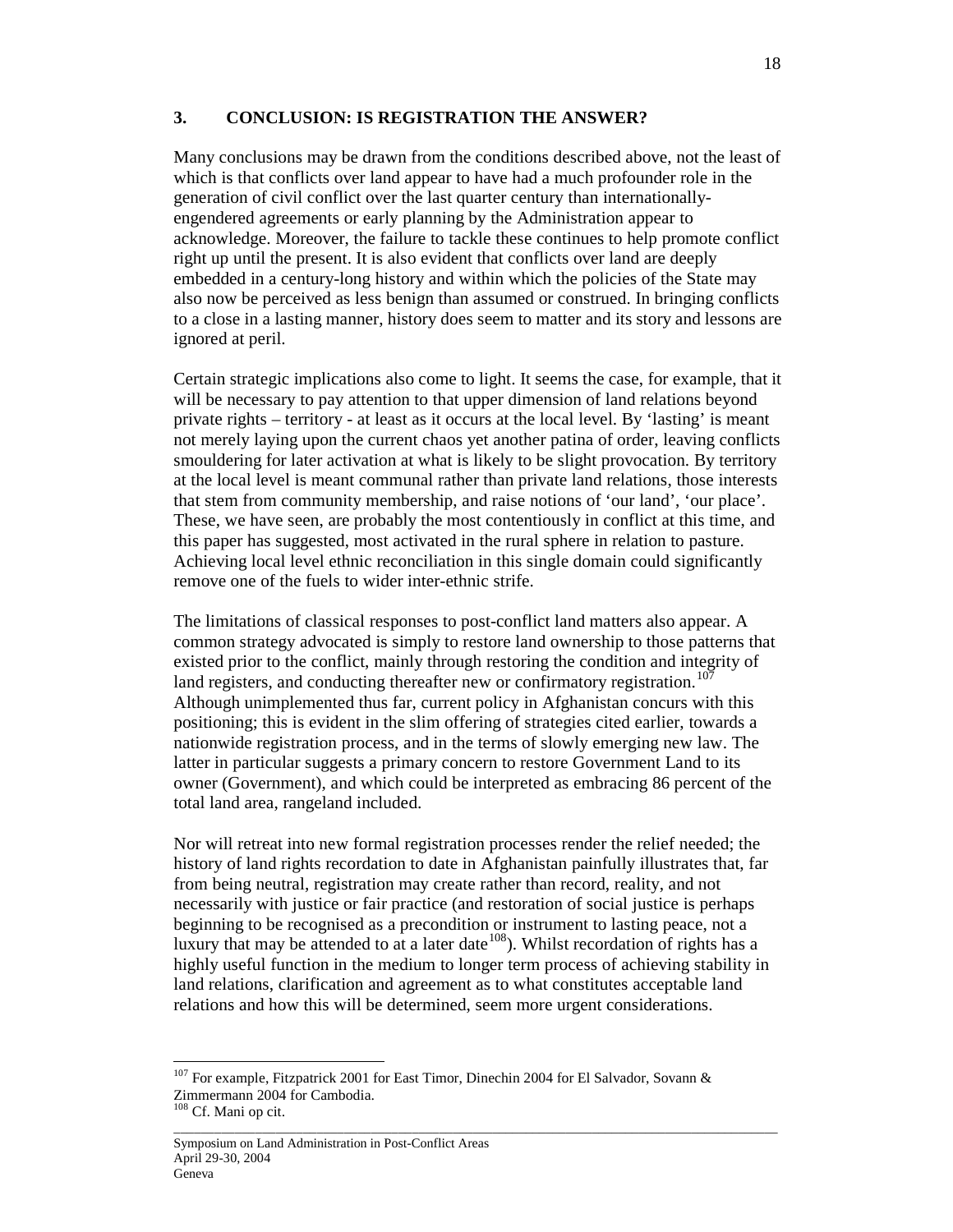## **3.1 Adopting Localised Approaches to Move Forward Nationally**

To this end, a more incremental, localised and participatory approach to conflict and order in land relations suggests itself. This eschews conventional top-down approaches of beginning at the centre with new policy and legal formulations, which we have seen in any event, have little opportunity currently for application or enforcement. More significantly, a bottom-up approach would allow policy and legal paradigms to be more freshly and innovatively arrived at, and through practical working through of real-case scenarios. Moreover, a whole cluster of concerns may be addressed at once and in holistic fashion, ranging from environmental concerns, to determination of workable indicators for distinguishing between land areas that are appropriately classified as public lands, community lands and individually owned estates. Above all, a community based approach which involves disputants and their community representatives could, within a single process, integrate conflict resolution and the formulation of rules and procedures for sustaining the agreements arrived at, and moreover at the local level. In short, the foundation for a devolved regime of land administration could be put in place, and in integration with land use management concerns. The cornerstone of such an approach would be that it would begin, not end, with pastures, as the sphere which appears to hold the greatest threat to peaceful land relations, and that tricky interface of private, public and community interests.

It goes without saying that such an approach could, and would need to, set aside the paradigms of the past and its outputs in the form of nefarious 'legal documents' that hold so little legitimacy and which patently obstruct arrival at compromise and peace. For in such a community based approach, the starting point could be negotiation among disputants including representatives of seasonal users, as to the optimal use of the area and how access to the area in future should be regulated and managed. That is, issues of ownership could in the first instance be set aside in favour of matters of land use management and regulation, and upon which the ordering or tenurial rights could be significantly less heatedly agreed.

In such a framework, distinctions and agreement on the ground between public and local pasture and between local and private pastures and the implications for access of each could be more easily teased out and agreed. In effect a simple management plan for each pasture could be formulated, the rules subjected to community-wide approval and public record. Agreement as to the limits of cultivation, procedures for handling crop damage disputes and potentially, fee paying by seasonal users would be prime points of compromise to be reached. Creation of pasture management committees would be a natural corollary, with agreed seasonal users represented to their satisfaction. As desired, active land committees could in due course extend their activity to record the current owners of arable lands, as again publicly agreed and endorsed by the community, and with boundaries described in detail (features singularly missing from existing and often contested land records). Whilst these consensus registers would be provisional-approved legal documents, they would form the basis of a new legal platform of rights recognition, to be formally endorsed by such reformed courts or land administrators as eventually put in place at supra community levels.

By laying a practical foundation of agreement as to the pattern of acceptable access use and thence rights in the locality, this process offers more than conflict resolution.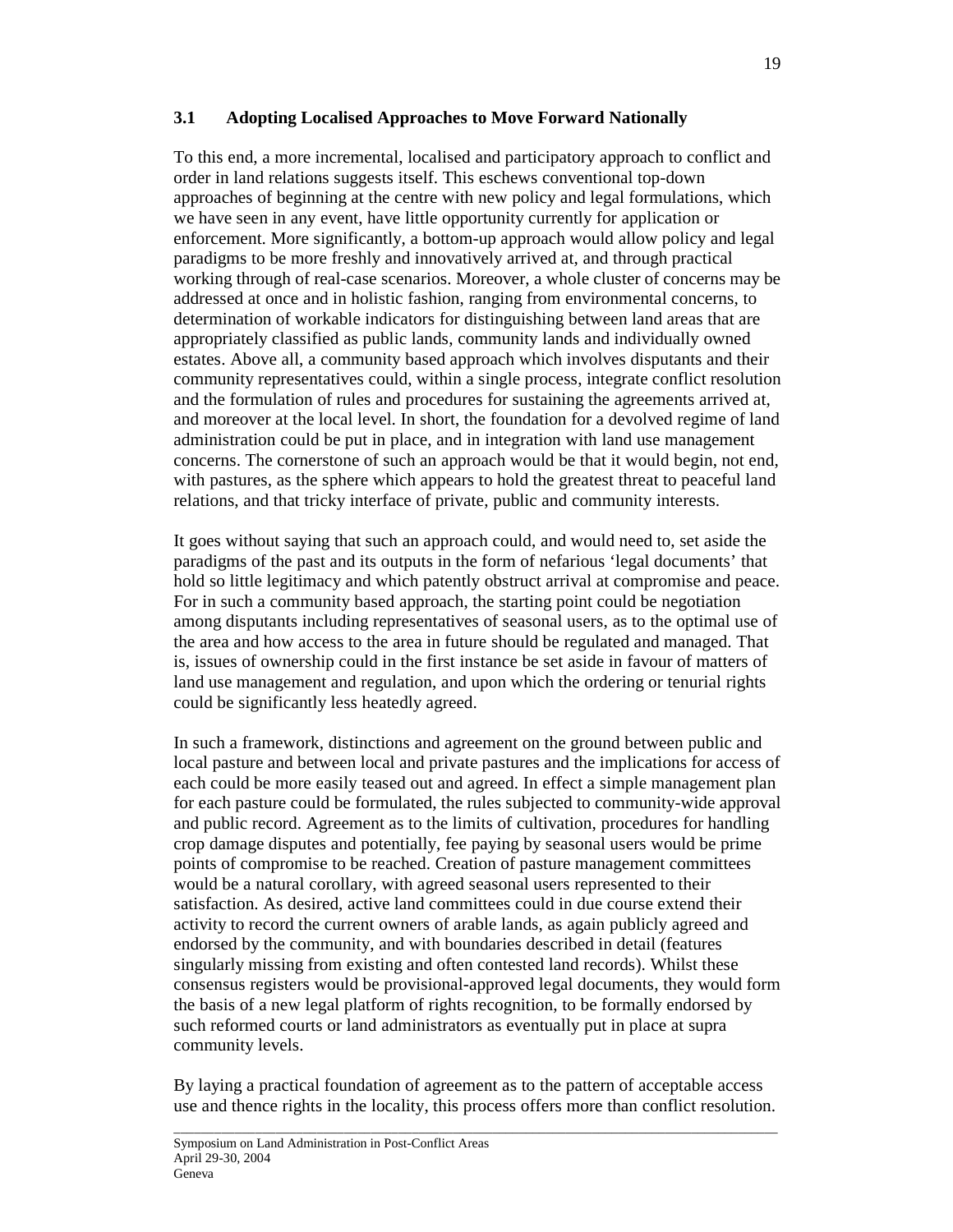It attempts to lay the basis for reform in the way in which land rights are articulated, recorded, protected and managed, and crucially, through empowering landholders themselves. Implementation of this approach could fairly readily begin and build incrementally within selected districts, a handful of early pilots providing first guidelines of process. Such areas would ideally be chosen with corollary demilitarisation efforts in mind. Ideally, administrative and court reforms in at least the posting of untainted staff would also concur. Success would hardly be uniform, but a gathering number of working cases could offer powerful example and have the advantage of going well beyond declamatory policy and decrees that have proved too remote to be enforceable and too contradictory, general or one-sided to be of much use or adopted.

The establishment of such community based rural land administration systems is not an idea that land reformers are unfamiliar with today. A growing number of third world land policies and legislation provide for this, although rarely do these offer more than classical adjudication and registration of individual farms and houses, albeit through localised *fora*. <sup>109</sup> Implementation of such approaches has also been slight thus far, deeply constrained by their usual design at and by the centre and characteristic over-costing, heavy institution-building, tortuous delays and lack of local ownership of process that results. The last has proven especially debilitating to the swift and cost-effective uptake of new norms, landholders feeling that this is just yet another burden being imposed upon them from the top.<sup>110</sup> The luxuries of vast expenditure, time and inaction that have characterised these and related reforms cannot be afforded in Afghanistan, a case that illustrates so powerfully why devolutionary approaches do not just have merit in themselves but may be the only practical way forward in conflict situations. In such an approach, there is also a better chance for recordation of rights to find its right place, safely and usefully evidencing and protecting rights in land, not creating them.

\_\_\_\_\_\_\_\_\_\_\_\_\_\_\_\_\_\_\_\_\_\_\_\_\_\_\_\_\_\_\_\_\_\_\_\_\_\_\_\_\_\_\_\_\_\_\_\_\_\_\_\_\_\_\_\_\_\_\_\_\_\_\_\_\_\_\_\_\_\_\_\_\_\_\_\_\_\_\_\_\_\_\_\_\_\_\_\_\_\_

 $109$  Alden Wily 2003c.

 $^{110}$  Ibid.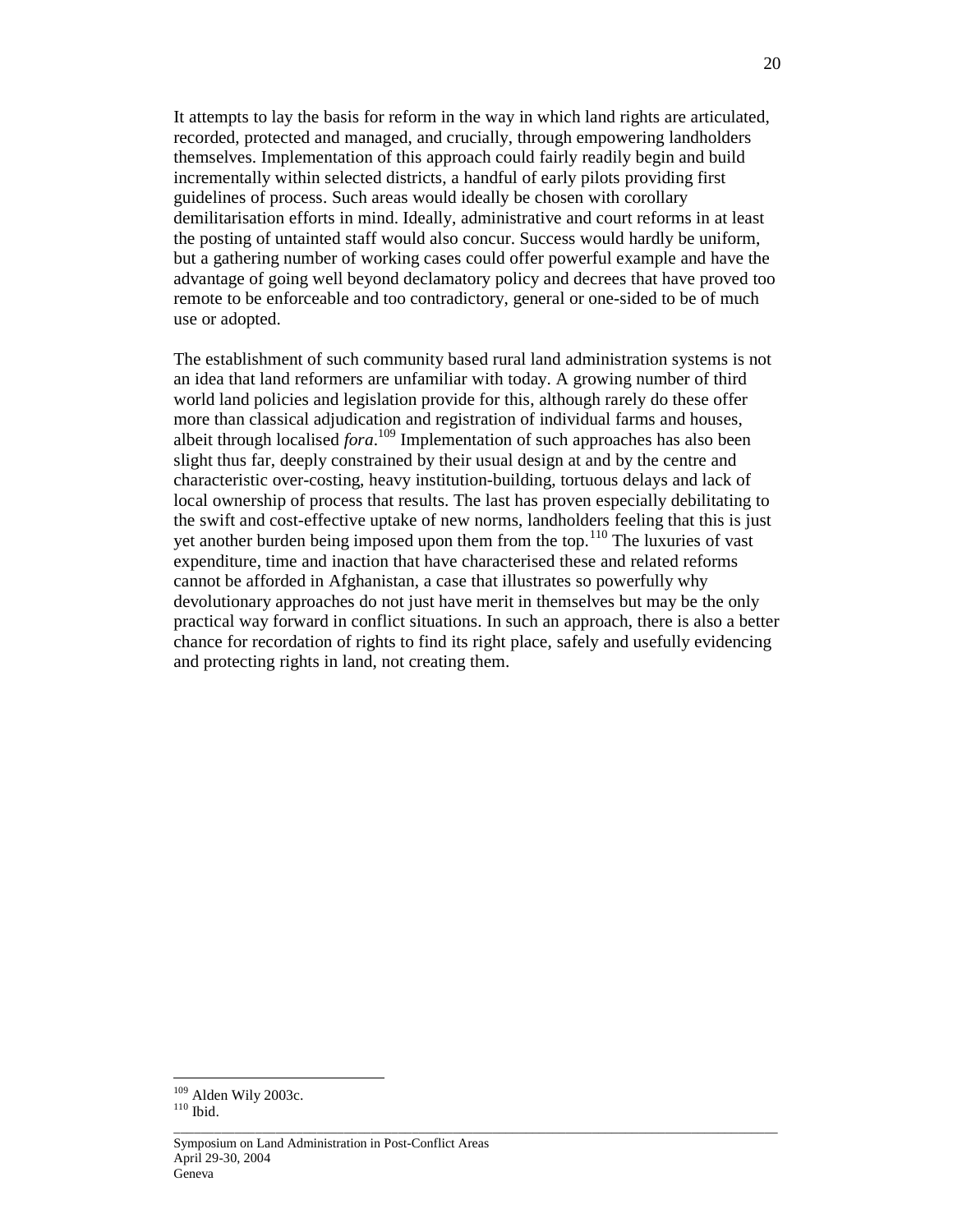#### **REFERENCES**

Alden Wily, L. 2003a. Land Rights in Crisis: Restoring Tenure Security in Afghanistan .March 2003. Afghanistan Research and Evaluation Unit, Kabul.

2003b. Governance and Land Relations A Review of Decentralization of Land Administration and Management in Africa. Land Tenure and Resources Series. International Institute for Environment and Development [IIED] London*.*

------. 2004a. Land Relations in Bamyan Province Findings from a 15 village case study. Case Study Series. Afghanistan Research and Evaluation Unit, Kabul

------. 2004b. Land Conflict and Peace in Afghanistan. Paper presented to Conference on Land Policy, Translating Principles into Action: Lessons and Challenges, The World Bank, OECD and USAID, Washington 4-5 March 2004. Afghanistan Research and Evaluation Unit, Kabul.

------. Forthcoming. Land Relations in Faryab Province. Findings from an 11 village case study. Case Study Series. Afghanistan Research and Evaluation Unit, Kabul.

Allan, N. 2001. Defining Place and People in Afghanistan. In Post-Soviet Geography and Economics. Vol. 42 No. 8; 545-560.

Berlin Declaration, The. 1 April 2004. With Annex I: The Way Ahead The Workplan of the Afghan Government and Annex II: Progress Report The Implementation of the Bonn Agreement. International Afghanistan Conference, Berlin March 31-1 April 2004.

Bernard, C. 2004. Land in South Asia. A Major Instrument for Social and Economic Transformation. Paper presented to Conference on Land Policy, Translating Principles into Action: Lessons and Challenges, The World Bank, OECD and USAID, Washington 4-5 March 2004.

Bonn Agreement, The. 5 December 2001. Agreement on Provisional Arrangements in Afghanistan Pending the Re-establishment of Permanent Government Institutions and the 1964 Constitution.

Cullather, N. 2002. Damming Afghanistan: Modernization in a Buffer State in Journal of American History, September 2002; 312-537.

D'Hellencourt, N., S. Rajabov, A. Stanikza & A. Salam. March 2003. Preliminary Study of Land Tenure Related Issues in Urban Afghanistan with Special Reference to Kabul City. UN-HABITAT. Kabul.

E. Dinechin, 2004. Translation Principles into Action. The Case of El Salvador. Paper presented to Conference on Land Policy, Translating Principles into Action: Lessons and Challenges, The World Bank, OECD and USAID, Washington 4-5 March 2004.

Emadi, H. 1997. State, Revolution, and Superpowers in Afghanistan. Royal Book Company, Karachi.

FAO, 1999. Provincial Land Cover Atlas of Islamic State of Afghanistan. Kabul

FAO/WFP, 2002. Special Report. Crop and Food Supply Assessment Mission to Afghanistan

Favre, Raphy. 2003. Grazing Land Encroachment. Joint Helicopter Mission to Dasht-e Laili 25-27 March 2003. FAO Afghanistan.

Fitzpatrick, D. 2001. Land Policy in Post-Conflict Circumstances: Some Lessons from East Timor. Australian National University.

Government of Afghanistan. 1983. Report on the Socio-Economic Situation and Development Strategy Assistance Needs. Prepared for the Asia-Pacific Round Table Meeting Concerning Implementation of the Substantial New Programme of Action for the Least Developed Countries, Geneva.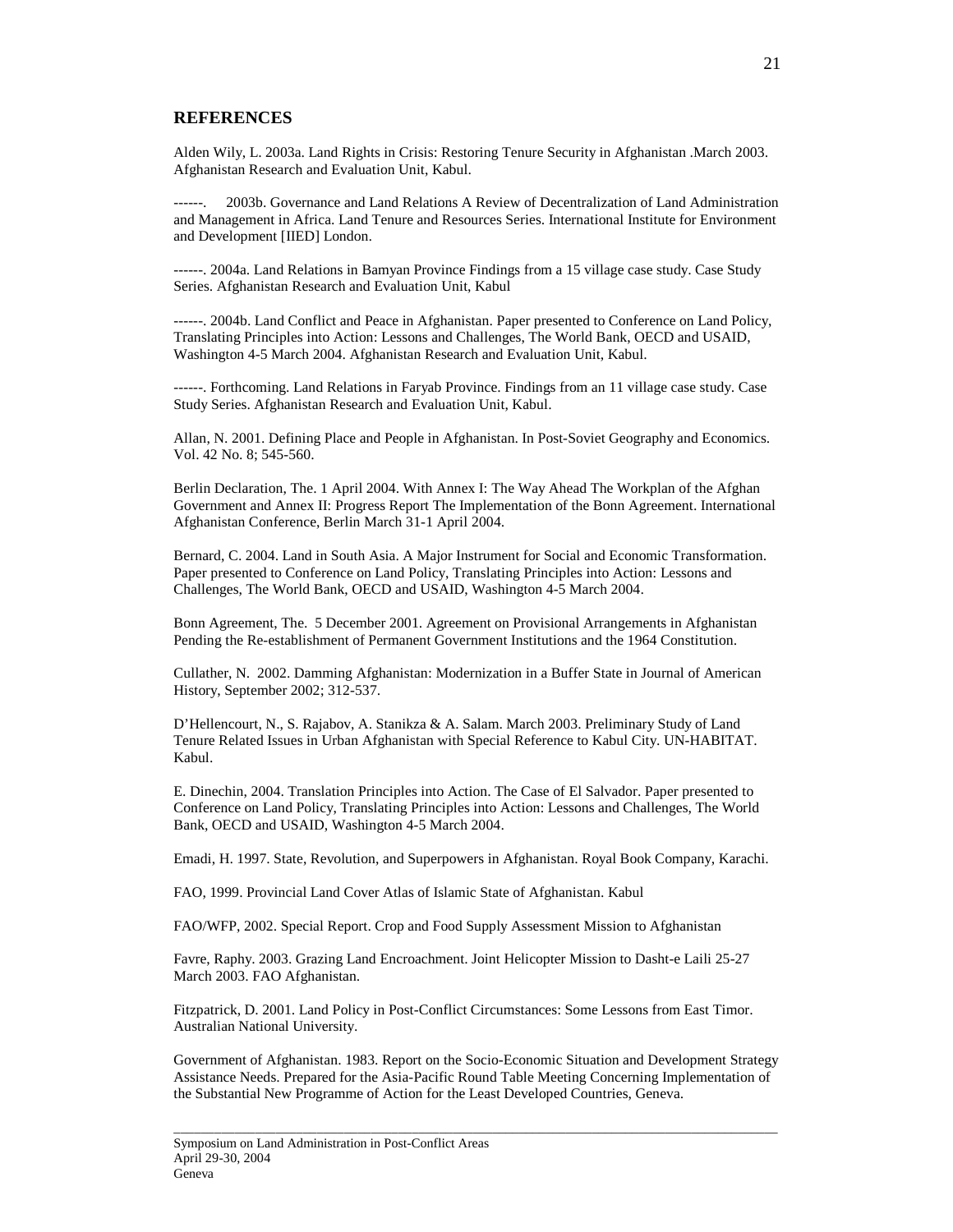-----. 2002. National Development Framework. Aghanistan Assistance Coordination Agency, Kabul.

-----. 2003a. National Development Budget for the SY 1382-1384. Kabul.

-----. 2003b. National Investment Programme. Kabul.

Government/International Agencies. March 17 2004. Securing Afghanistan's Future: Accomplishments and the Strategic Path Forward. Prepared for Afghanistan International Conference, Berlin March 31-1 April 2004.

HPCR (Harvard Program on Humanitarian Policy and Conflict Research). 2003. Afghan Legal Reform: Challenges and Opportunities. HPCR Central Asia.

International Crisis Group. 2003. Afghanistan: Judicial Reform and Transitional Justice. Summary and Recommendations.

Klijn, F. June 2002. Water Supply and Water Collection Patterns in Rural Afghanistan - An Anthropological Study. DACAAR, Kabul.

Lee, J. 1996. The 'Ancient Supremacy' Bukhara, Afghanistan and the Battle for Balkh, 1731-1901. Brill, Leiden & New York.

Magnus, R.H. & Eden Naby. 2002. Afghanistan: Mullah, Marx and Mujahid. Westview Press, Massachusetts.

Majrooh, S.B. & S.M. Elmi. 1986. The Sovietisation of Afghanistan Lessons Drawn from History and The Way Out of the Present Conflict. Frontier Limited, Peshawar.

Male, B. 1986. Revolutionary Afghanistan A Reappraisal. Groom Helm, London & Canberra.

Mani, R. 2003. Ending Impunity and Building Justice in Afghanistan. Afghanistan Research and Evaluation Unit, Kabul.

Ministry of Rural Rehabilitation and Development, Afghanistan and The World Bank. February 2004. Rural Poverty in Afghanistan: Initial Insights from the National Rural Vulnerability Assessment, 2003. Kabul.

Mousavi, S. 1998. The Hazaras of Afghanistan. An Historical, Cultural, Economic and Political History. Curzon Press, Surrey.

Nawabi, M. 2003. Women's Rights in the New Constitution of Afghanistan. In Afghanistan: Towards a New Constitution. Centre on International Cooperation, New York University.

Olesen, A. 1995. Islam and Politics in Afghanistan. Nordic Institute of Asian Studies. Monograph Series No. 67. Curzon Press.

Pedersen, G. 1994. Afghan Nomads in Transition: A Century of Change among the Zala Khan Khel. The Carlsberg Foundation's Nomad Research Project. Thames & Hudson, USA.

Pinney, A. 2004. Preliminary Land Tenure Analysis from NRVA Household Data 2003 for Rural Afghanistan. Vulnerability Analysis Unit, Ministry of Rural Rehabilitation & Development.

Poullada, L. 1973. Reform and Rebellion in Afghanistan, 1919-1929. King Amanullah's Failure to Modernize a Tribal Society. Ithaca University Press, Ithaca and New York.

\_\_\_\_\_\_\_\_\_\_\_\_\_\_\_\_\_\_\_\_\_\_\_\_\_\_\_\_\_\_\_\_\_\_\_\_\_\_\_\_\_\_\_\_\_\_\_\_\_\_\_\_\_\_\_\_\_\_\_\_\_\_\_\_\_\_\_\_\_\_\_\_\_\_\_\_\_\_\_\_\_\_\_\_\_\_\_\_\_\_

Rubin, B.R. 1995. The Search for Peace in Afghanistan From Buffer State to Failed State. Yale University Press.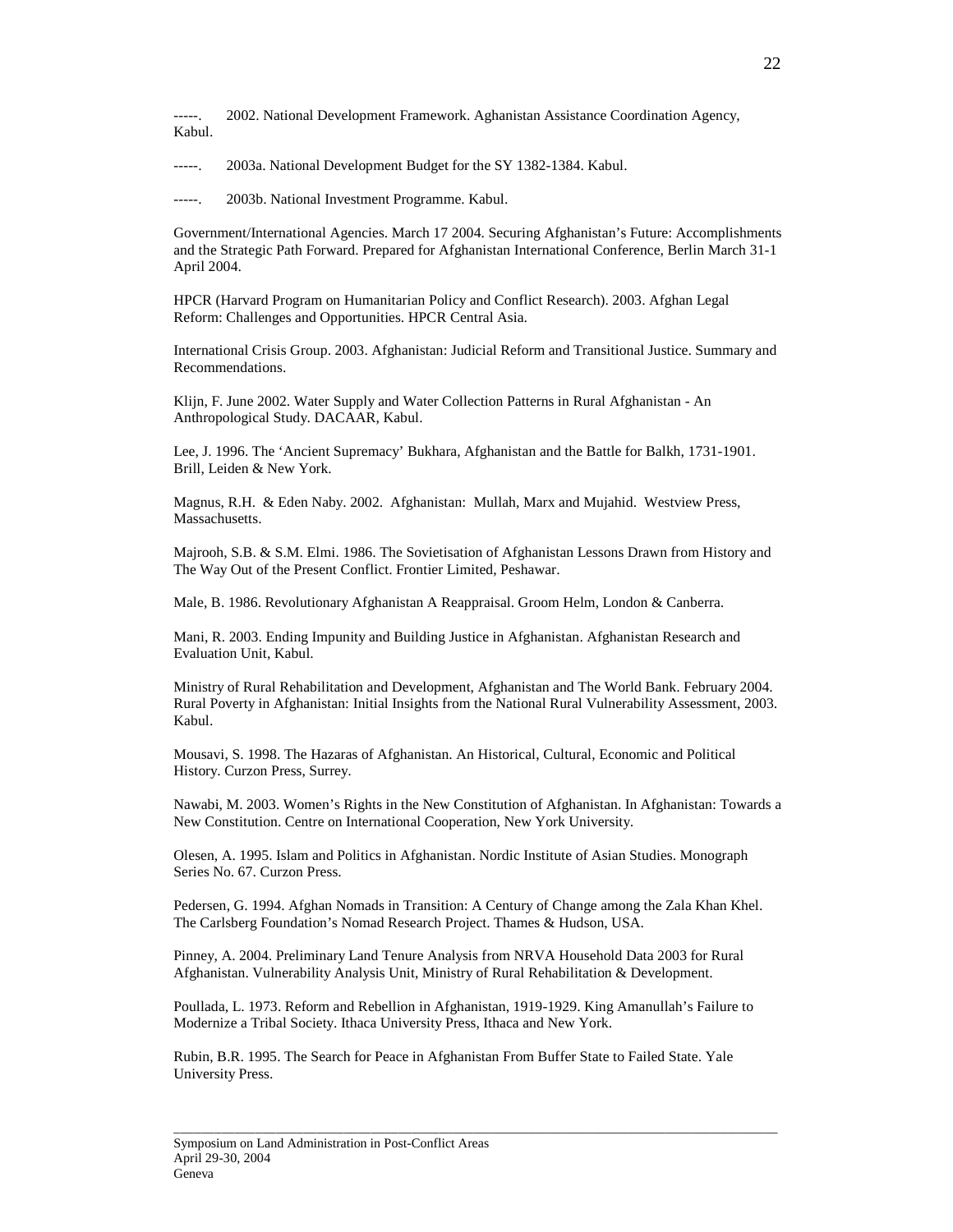SCA (Swedish Committee for Agriculture). 1990. The Agricultural Survey of Afghanistan. Sixth Report 1988 and 1989 Surveys.

Sen Gupta, B. 1986. Afghanistan. Politics, Economics and Society. Revolution, Resistance, Intervention. Frances Pinter, London.

Sovann, S. & W. Zimmermann, 2004. Cambodia: Approaching Land Issues in a Post-Conflict Setting. GTZ and Cambodian Ministry of Land. Paper presented to Conference on Land Policy, Translating Principles into Action: Lessons and Challenges, The World Bank, OECD and USAID, Washington 4-5 March 2004.

Tapper, N. 1991. Bartered Brides.

Thomson, E. August 2002. Needs Assessment on Feeds, Livestock and Rangelands in Afghanistan International Center for Agricultural Research in the Dry Areas ICARDA, Aleppo, Syria.

UNHCR, 2003. Land Issues within the Repatriation Process of Afghan Refugees, Kabul.

-----. 2004a. Monitoring Report.

-----. 2004b. Approaching Returns to North-Western Afghanistan. An Implementation Strategy.

Wardak, A. 2003. Building a Post War Justice System in Afghanistan. Paper presented to Symposium on 'State Reconstruction and International Engagement in Afghanistan' May 30-June 1 2003, Bonn.

WFP/VAM. 2003. Afghanistan Countrywide Food Needs Assessment of Rural Settled Populations 2002-2003. WFP Vulnerability Analysis Mapping Unit and Partners.